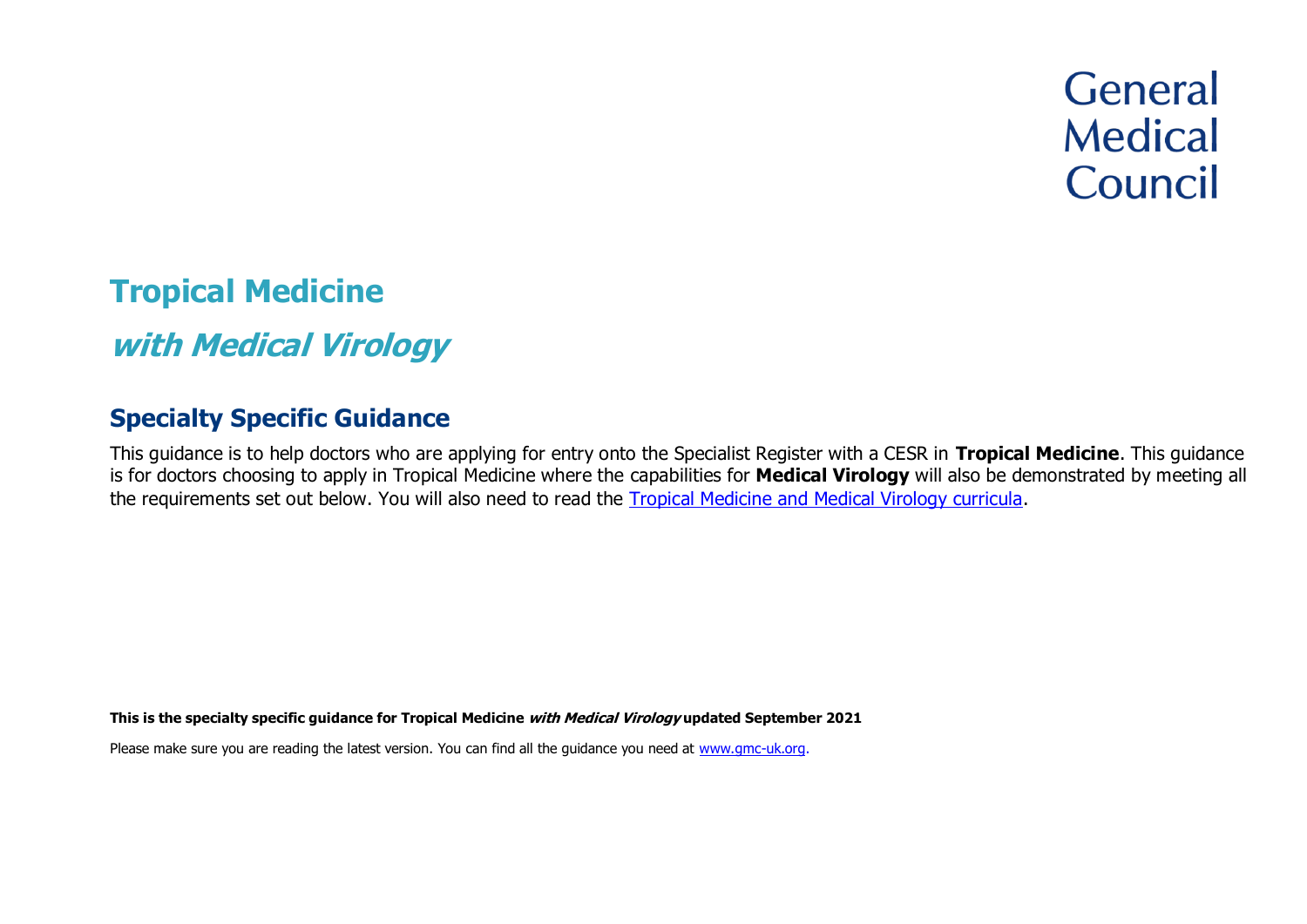# **Introduction**

This document is designed to provide helpful information and guidance to enable you to make an application for a Certificate of Eligibility for Specialist Registration (CESR) in **Tropical Medicine with Medical Virology**. This is not a standalone document and should be read in conjunction with the [Tropical Medicine and Medical Virology curricula](https://www.gmc-uk.org/education/standards-guidance-and-curricula/curricula%23T) – please also see the [JRCPTB website](https://www.jrcptb.org.uk/specialties/infectious-diseases-and-tropical-medicine) and [RCPath website](https://www.rcpath.org/trainees/training/training-by-specialty/medical-virology-2021.html) for more details. You can [contact us](http://www.gmc-uk.org/about/contacts.asp) and ask for advice before you apply.

#### **What is the indicative period of training for a Certificate of Completion of Training (CCT) in Tropical Medicine and Medical Virology?**

The indicative period of training for a CCT in Tropical Medicine and Medical Virology is eight years and it is unlikely that you would achieve all the learning outcomes required for a CCT in a shorter period of time.

The structure of the training programme (in indicative timescales) is as follows:

- Two years of Internal Medicine (stage 1) or three years of Acute Care Common Stem Internal Medicine (ACCS-IM) including MRCP (UK)
- **•** Six years of Tropical Medicine and Medical Virology specialty training which includes Combined Infection Training for two years (combining laboratory and clinical aspects of infection)

Applicants need to demonstrate that they have achieved the learning outcomes required for all stages of the curriculum.

#### **This is the specialty specific guidance for Tropical Medicine with Medical Virology updated September 2021**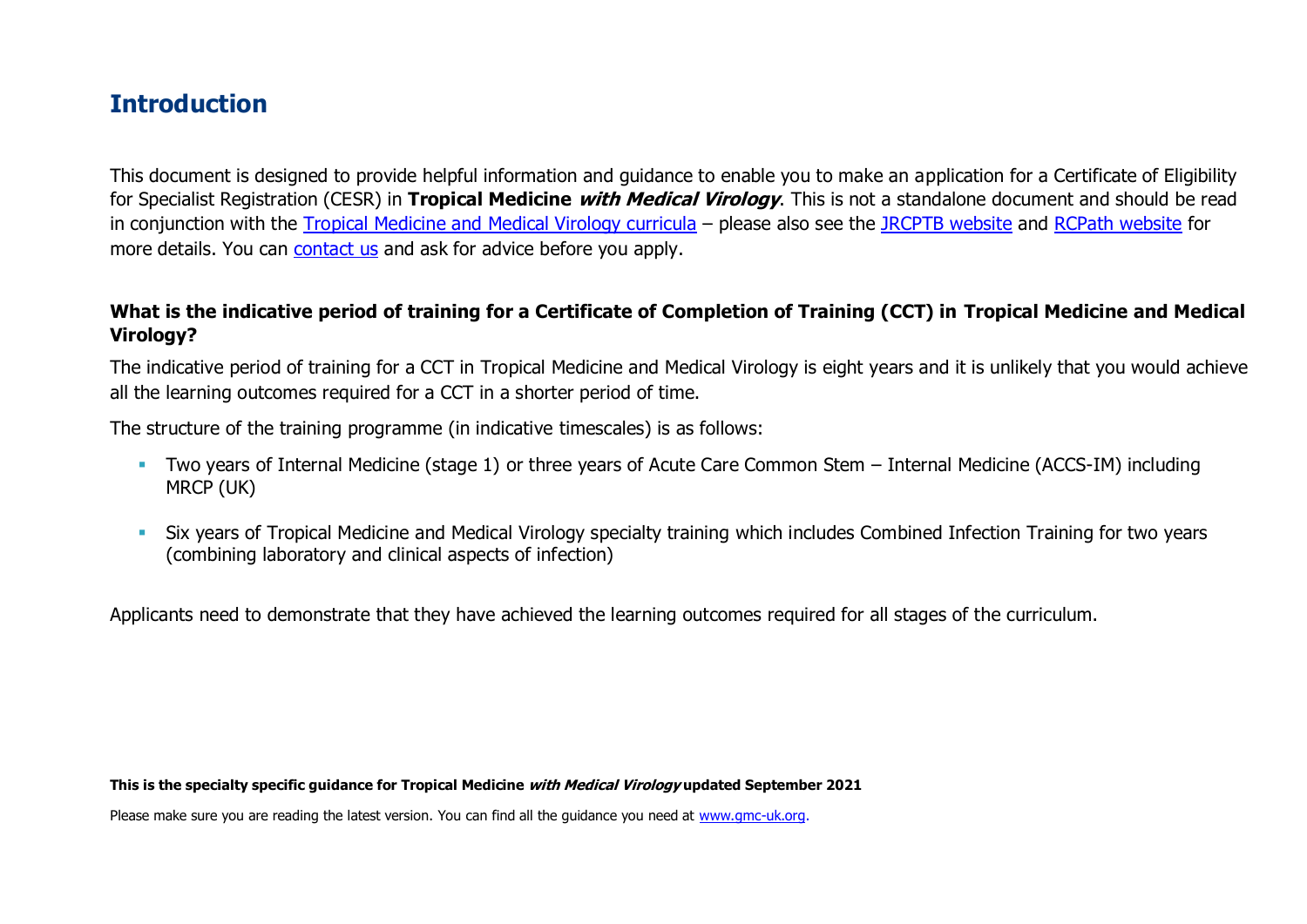# **Curriculum Framework**

The **Tropical Medicine** curriculum is structured into high-level learning outcomes, known as Capabilities in Practice (CiPs). The CiPs are split into generic and specialty specific capabilities, as outlined below. Acquiring a CESR depends upon you providing evidence that you're working at the level of being entrusted to perform safely and independently for each CiP.

The first six CiPs are generic and shared across all physician specialties, covering the universal requirements of [Good Medical Practice](https://www.gmc-uk.org/-/media/documents/good-medical-practice---english-20200128_pdf-51527435.pdf?la=en&hash=DA1263358CCA88F298785FE2BD7610EB4EE9A530) and the [Generic Professional Capabilities \(GPC\) framework.](https://www.gmc-uk.org/-/media/documents/generic-professional-capabilities-framework--0817_pdf-70417127.pdf)

The eight specialty CiPs describe the clinical tasks or activities which are essential to the practice of Tropical Medicine. Seven of these CiPs are shared with Medical Virology. The CiPs have been mapped to the GPC domains to reflect the professional generic capabilities required to undertake the clinical tasks.

The range of experience needed to achieve the CiPs is outlined in the curriculum – this covers different settings, contexts, clinical problems, conditions and stages of a person's life and illness.

#### **There will be no stand-alone CESR in Tropical Medicine. This reflects service need and mirrors the CCT curriculum.**

In the application form you can choose to apply in Tropical Medicine with Medical Virology. If successful in your application you will be awarded an additional CESR certificate for Medical Virology, and this specialty will be listed on your register entry.

#### **Generic CiPs**

- 1. Able to function successfully within NHS organisational and management systems
- 2. Able to deal with ethical and legal issues related to clinical practice
- 3. Communicates effectively and is able to share decision making, while maintaining appropriate situational awareness, professional behaviour and professional judgement
- 4. Is focussed on patient safety and delivers effective quality improvement in patient care
- 5. Carries out research and manages data appropriately

#### **This is the specialty specific guidance for Tropical Medicine with Medical Virology updated September 2021**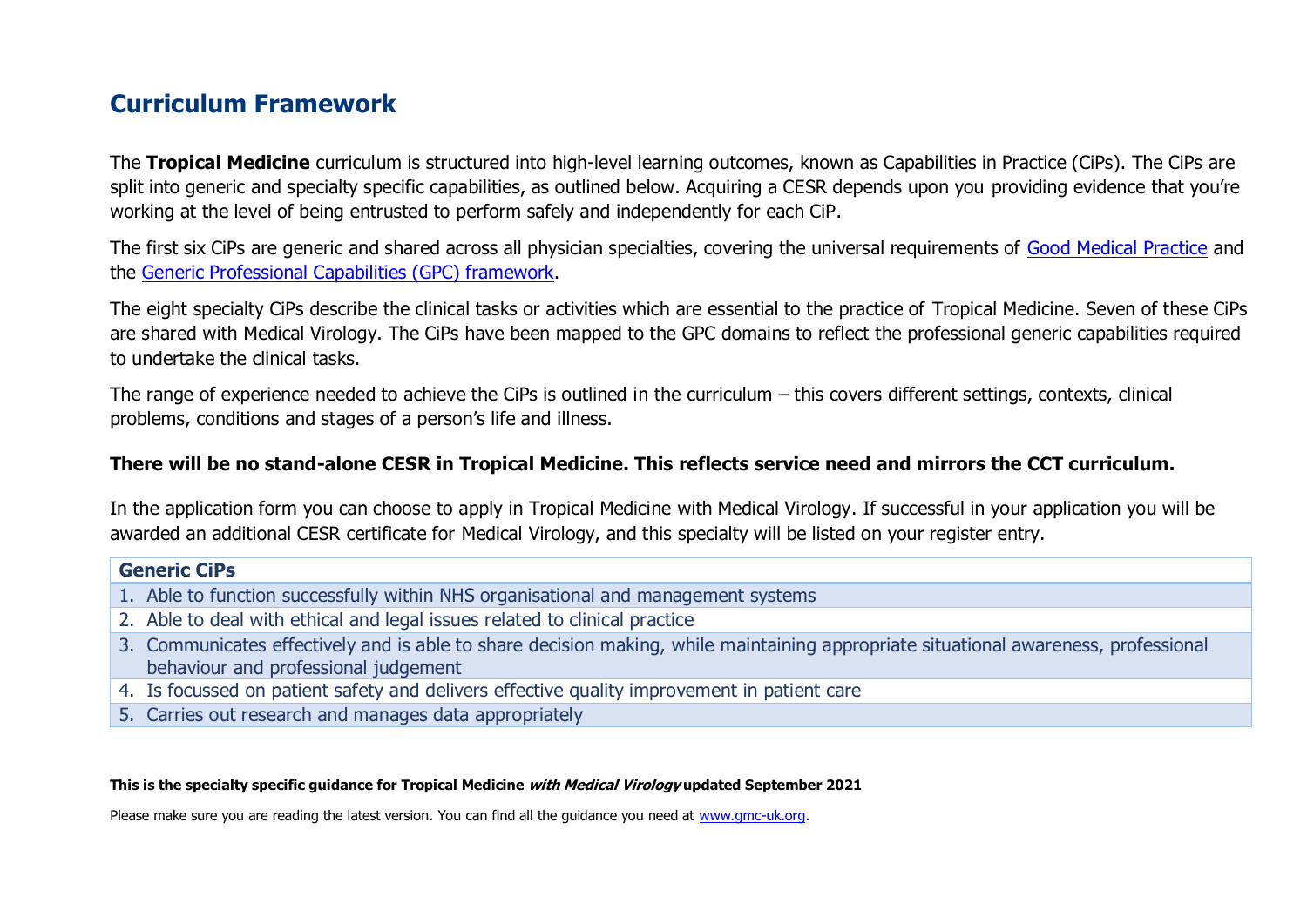#### 6. Acts as a clinical teacher and clinical supervisor

#### **Specialty Specific CiPs**

- 1. Able to provide clinical leadership and support to the laboratory
- 2. Able to use the laboratory service effectively in the investigation, diagnosis and management of infection
- 3. Able to advise on infection prevention, control and immunisation
- 4. Able to manage and advise on important clinical syndromes where infection is in the differential diagnosis
- 5. Able to lead and advise on treatment with and stewardship of antimicrobials
- 6. Providing continuity of care to inpatients and outpatients with suspected or proven infection
- 7. Able to manage and advise on imported infections
- 8. Able to deliver equitable and high quality care in resource poor settings

### **Submitting your evidence**

Please keep the following in mind when gathering your evidence:

- **The evaluators want to see quality, relevant evidence to demonstrate the required CiPs. It's more important to carefully select your** evidence and present it in an organised way, than provide large volumes of minimally relevant evidence
- **•** Triangulated evidence will make a stronger application
- Evidence of your recent practice (i.e. less than five years old) will be given more weight, as it reflects current capabilities
- Your evidence must be legible

All your evidence, other than qualifications you're getting authenticated, **must** be accompanied by a proforma signed by the person who is attesting to the validity and accuracy of your evidence (your verifier). It's very important that you read an explanation of how to do this in our [important notice about evidence.](http://www.gmc-uk.org/doctors/evidence_notice.asp)

#### **This is the specialty specific guidance for Tropical Medicine with Medical Virology updated September 2021**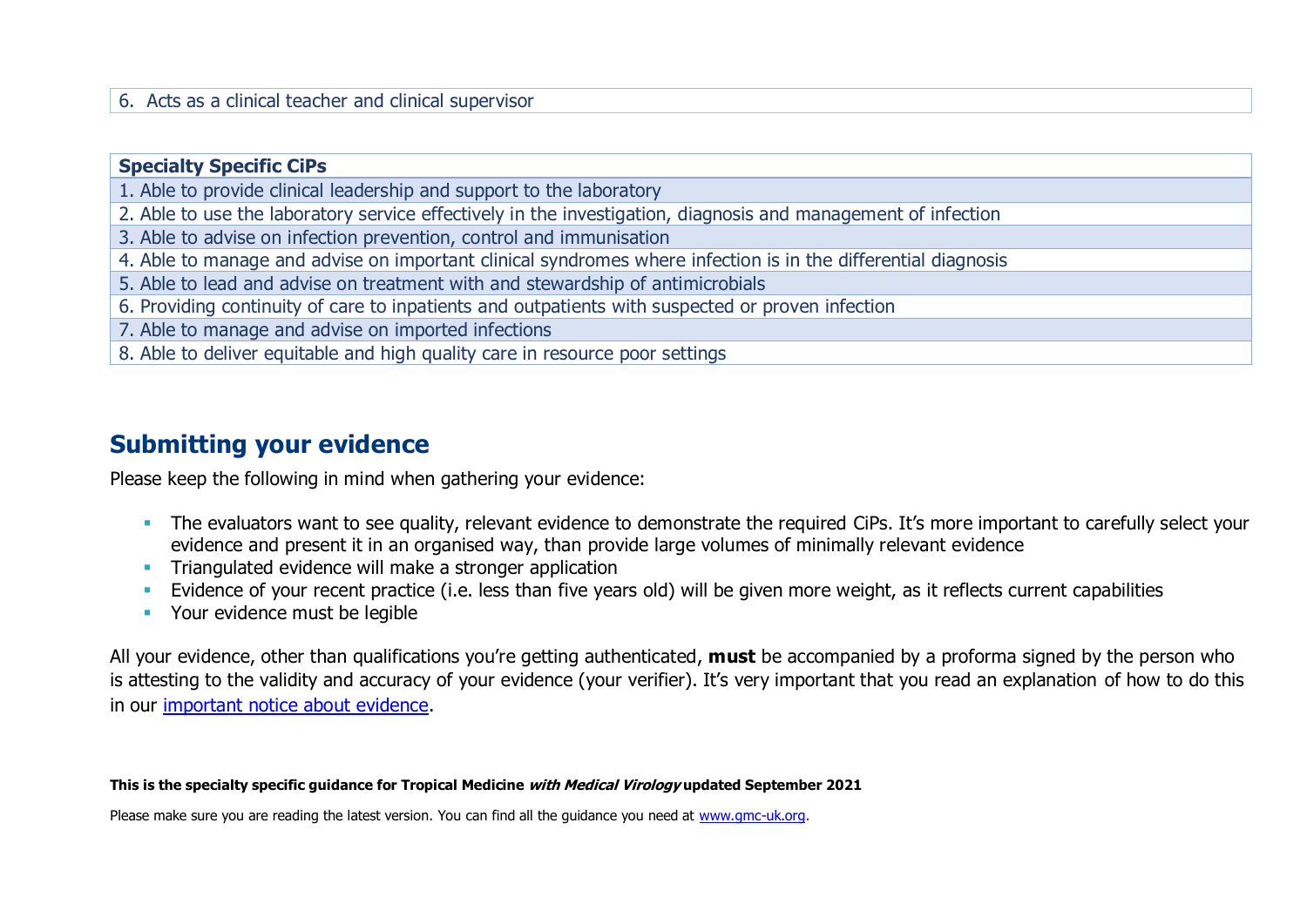You will also need to submit translations of any documents that are not in English. Please ensure the translations you submit meet our [translation requirements.](http://www.gmc-uk.org/doctors/translations.asp)

Your evidence **must** be accurate and may be verified at source should we have any queries or justifiable doubts about the accuracy of your evidence. All evidence submitted will be cross checked against the rest of your application and documents.

#### **Anonymising your evidence**

It is important that you anonymise your evidence before you submit it to us. You **must** remove:

- **E** All patient identifying details
- **•** Details of patients' relatives
- **•** Details of colleagues that you have assessed, written a reference for, or who have been involved in a complaint you have submitted

#### This includes:

- Names (first and last)
- Addresses
- Contact details such as phone numbers or email addresses
- **■** NHS numbers
- Other individual patient numbers
- GMC numbers

The following details **don't** need to be anonymised:

- Gender
- Date of birth

**This is the specialty specific guidance for Tropical Medicine with Medical Virology updated September 2021**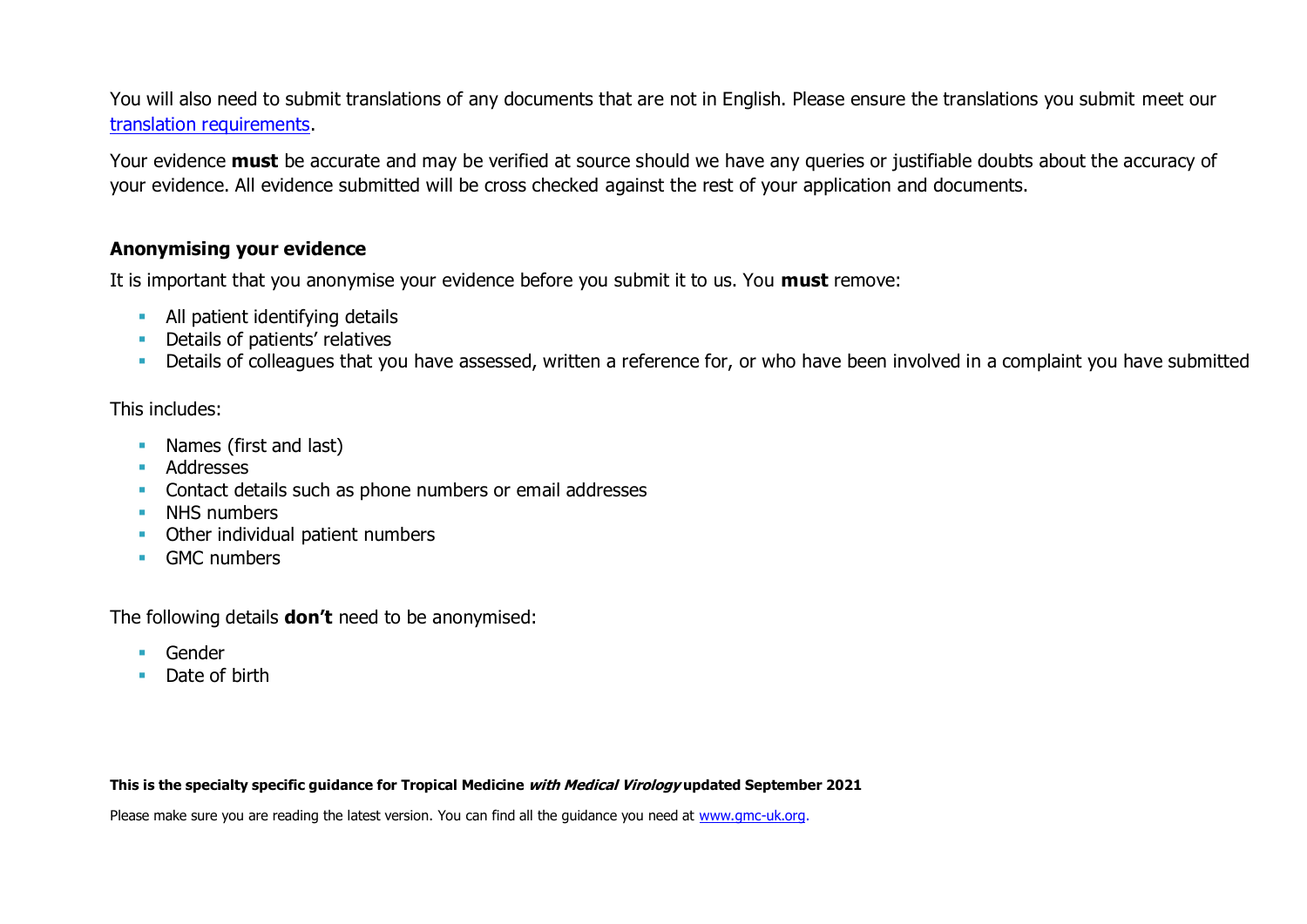It is your responsibility to make sure that your evidence has been anonymised. Evidence which has not been anonymised will be returned to you. More information can be found on our [website.](https://www.gmc-uk.org/registration-and-licensing/join-the-register/registration-applications/cesr-cegpr-application-process/anonymisation)

#### **How much evidence to submit**

**As a general guide, most applications are expected to include around 100 electronically uploaded documents. You must ensure that you follow our guidance on how to present and group your evidence in the online application.**

The total number of documents and assessments presented is less important than the quality of the documents, and the breadth of cases covered. This allows the evaluators to form reliable judgements of performance and capabilities.

This guidance on documents to supply is not exhaustive and you may have alternative evidence. You do not necessarily have to supply every type of evidence listed, but you must submit sufficient evidence to address each of the required learning outcomes and the associated capabilities. We recognise that you may not have all the evidence that is required but it will help us process your application more quickly if you ensure that you only submit evidence that is directly relevant. Triangulation of evidence will strengthen an application, and we recommend that you delay submitting an application until you have achieved this.

Your evidence **must** cover the knowledge, skills and experience to demonstrate the required CiPs in all areas of the curriculum. You should focus on providing **good quality** evidence, rather than quantity. You are advised to review the curriculum and ARCP decision aid to see what is expected from doctors in training in Tropical Medicine and Medical Virology in the UK.

You should bear in mind the following points:

- **Evidence should show that you are able to assess and offer a first opinion in any setting and for any age**
- Don't duplicate evidence that is relevant to more than one CiP you should include one copy and list it under each relevant CiP (cross referencing)

#### **This is the specialty specific guidance for Tropical Medicine with Medical Virology updated September 2021**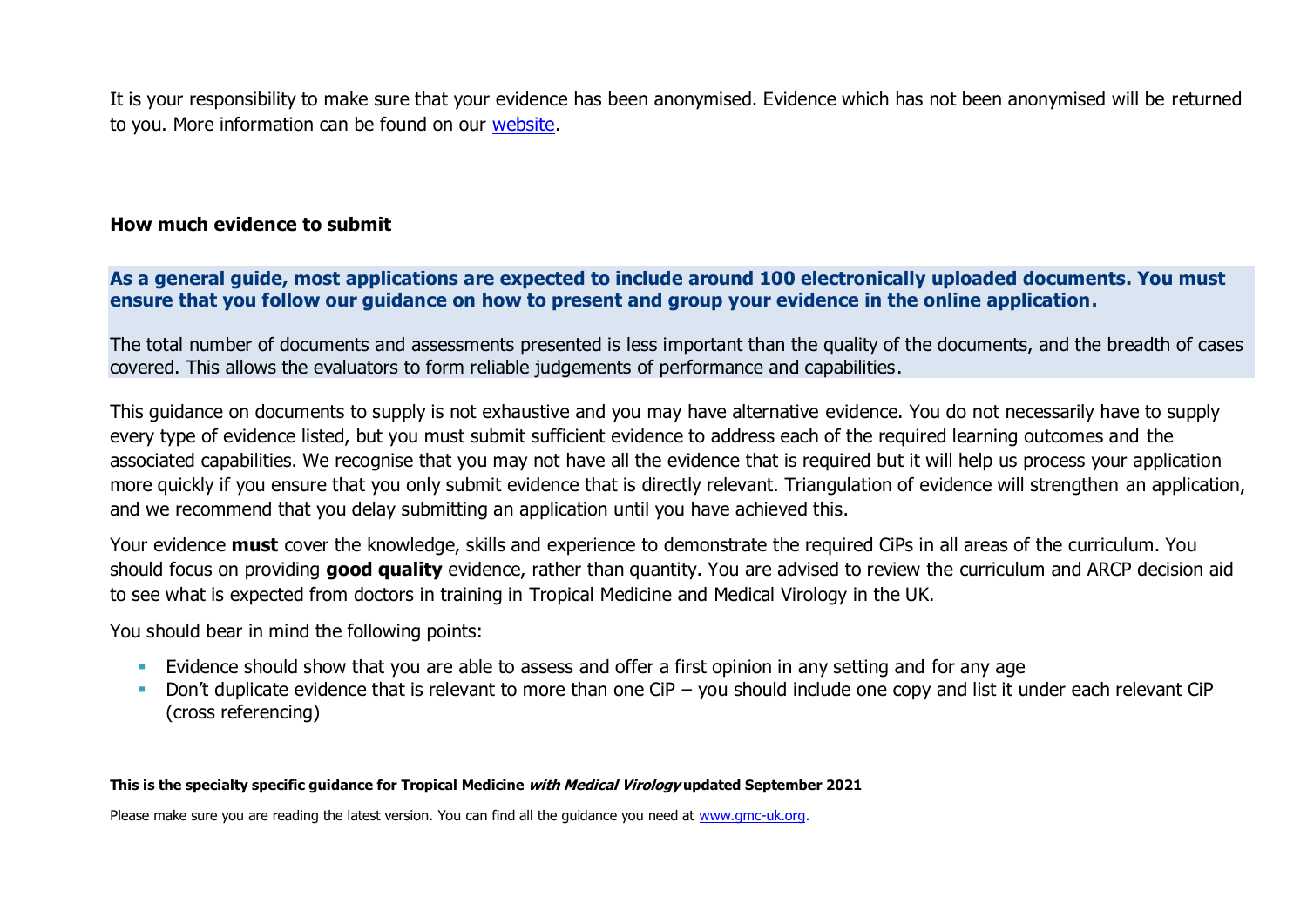- Evidence should only be cross referenced where it adds significant support to a CiP
- **Evidence should be provided from a variety of clinical settings.**

**Our [guidance](https://www.gmc-uk.org/-/media/documents/sat---cesr-cegpr-online-application---user-guide---dc11550_pdf-76194730.pdf) on compiling your evidence will help you to decide what is relevant and what is not. We recommend that you read it carefully.**

#### **Organising your evidence**

Your evidence will need to be organised to reflect the structure of the online application. You need to gather your evidence by CiP and then attach this under the relevant section in your online application.

Please refer to our user quide for information on grouping and uploading your evidence.

Your evidence must be mapped to the curriculum by providing primary evidence for knowledge, skills and qualifications to demonstrate the required CiPs for all areas of the Tropical Medicine and Medical Virology curricula. If evidence is missing from any area of the curriculum, your application may be unsuccessful.

You will not be able to compensate for shortfalls in your evidence of training and experience in a particular area, by providing extra evidence in other areas.

# **Tips for a successful application**

In our experience, CESR applications fail because they provide inadequate or poor evidence of current capability covering the entire curriculum. Below are some tips for you to consider when making an application:

■ Before submitting an application, you should review the current CCT curriculum in conjunction with this document. A strong CESR application will provide evidence to demonstrate that knowledge, skills and experience are equivalent in both the breadth and level of capability, to that set out in the curriculum.

#### **This is the specialty specific guidance for Tropical Medicine with Medical Virology updated September 2021**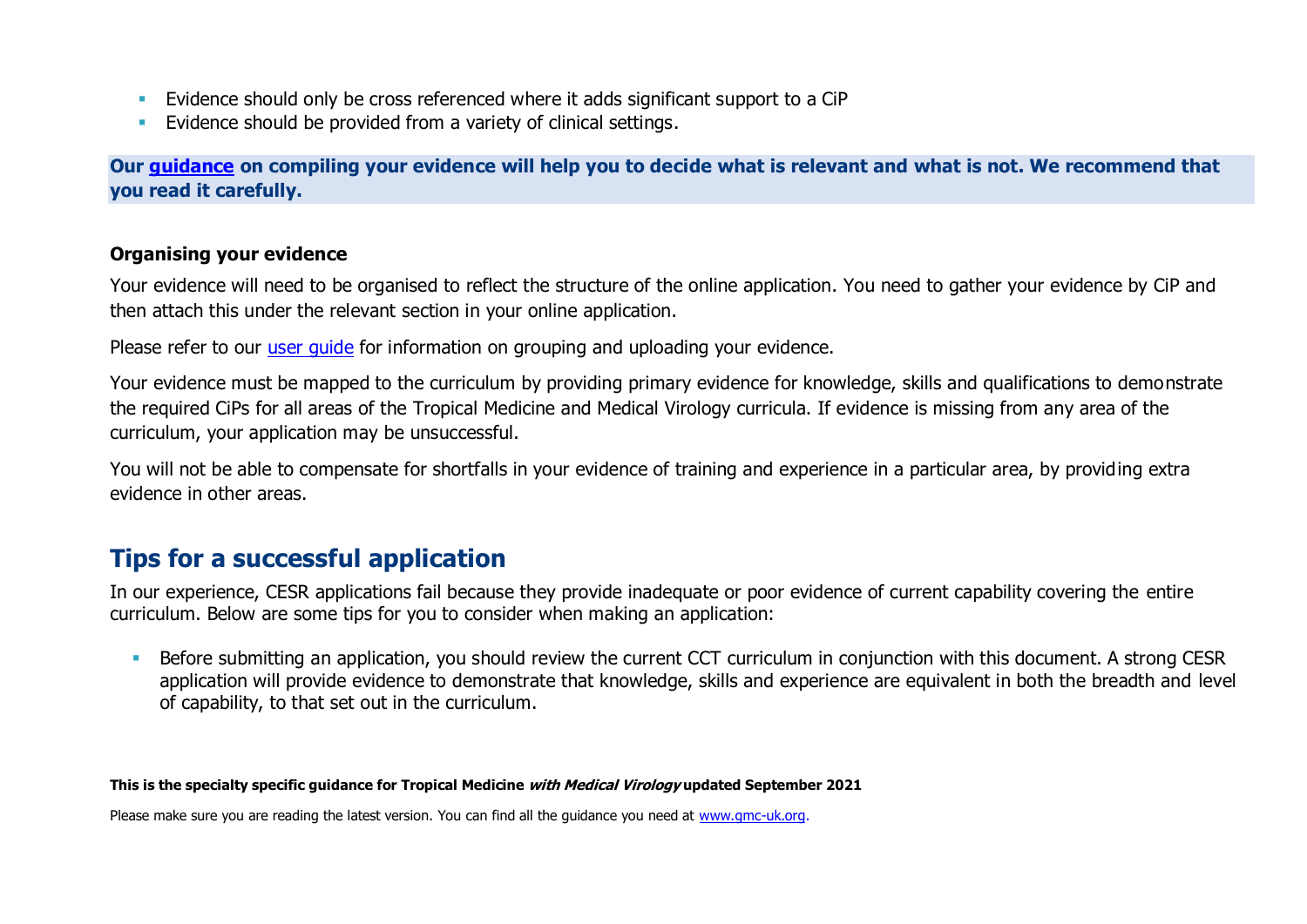- **EXPROVIDE EVIDENCE OF VOUL CUTTENT CAPABILITY** in all areas of the curriculum. This includes the maintenance of CiPs and key skills over the last five years – all evidence should be clearly linked to the CiPs.
- Ensure you have evidence demonstrating core medical knowledge and application of this knowledge in practice to the level of two years of Internal Medicine stage 1 training. To demonstrate core internal medical capabilities, applicants need to provide MRCP (UK) or equivalent evidence of knowledge and evidence showing the application of core skills including outpatient capability. This evidence could include supervised learning events (SLEs) and workplace based assessments (WPBAs) including multisource feedback (MSF). Further guidance can be found below.
- **•** Present your evidence in a clear, logical manner. You should refer to our user guide for advice on how to group, title and upload your evidence.
- Ensure your referees can provide detailed support for your key skills across all (or most) areas of the curriculum and understand the requirements for specialist training and registration in Tropical Medicine in the UK.
- **•** Provide evidence of managing a broad range of patients, as seen daily by Tropical Medicine doctors in the UK.
- **•** Provide evidence of your clinical capability across the range of experience, ages and settings.
- **Ensure your evidence demonstrates you are entrusted to act at consultant level across all of the specialty CiPs.**

**We strongly recommend that you closely match your experiences against the current curriculum and provide evidence of equivalence across all areas.** 

#### **This is the specialty specific guidance for Tropical Medicine with Medical Virology updated September 2021**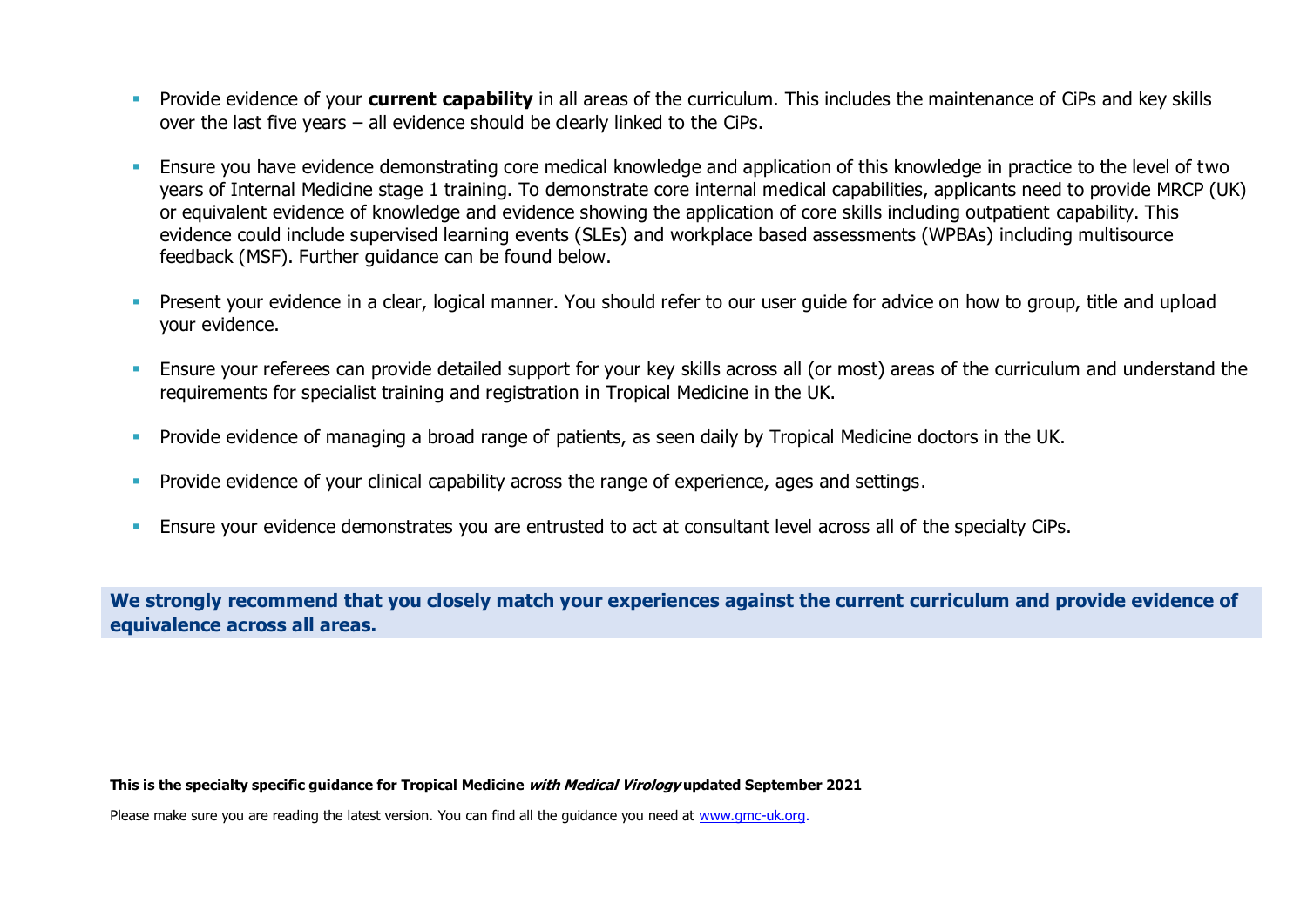# **How your evidence can be used to demonstrate key capabilities in different CiPs**

You will notice that some of the suggested evidence is listed more than once. This is because these documents are relevant to more than one CiP. For example, MSF can be used to demonstrate competence in most CiPs – therefore, you can use the same MSF to demonstrate the required capability across several CiPs

If you have a document that is relevant to more than one CiP, don't include multiple copies of it. Instead, provide one copy and list it in your application under each relevant CiP, stating that the document is located elsewhere, and you'd like to cross reference it.

Below is a list of evidence that are relevant to most CiPs – it is by no means exhaustive, and you are encouraged to submit a variety of evidence.

**A description of the assessments below, together with template forms, can be found on the [JRCPTB website](https://www.jrcptb.org.uk/assessment/workplace-based-assessment)**

| Evidence /<br>requirement                              | <b>About</b>                                                                                                                                | <b>Minimum</b><br>expectation                          |  |  |  |  |
|--------------------------------------------------------|---------------------------------------------------------------------------------------------------------------------------------------------|--------------------------------------------------------|--|--|--|--|
|                                                        | <b>Supervised Learning Events (SLEs)</b>                                                                                                    |                                                        |  |  |  |  |
| <b>Acute Care</b><br><b>Assessment Tool</b><br>(ACAT)  | These should have been undertaken with a consultant and should cover a range of<br>Tropical Medicine and Medical Virology cases and topics. | $12 - 14$ of each type<br>completed in last 2<br>years |  |  |  |  |
| <b>Case-based</b><br>discussion (CbD)                  |                                                                                                                                             |                                                        |  |  |  |  |
| mini-clinical<br>evaluation<br>exercise (mini-<br>CEX) |                                                                                                                                             |                                                        |  |  |  |  |

#### **This is the specialty specific guidance for Tropical Medicine with Medical Virology updated September 2021**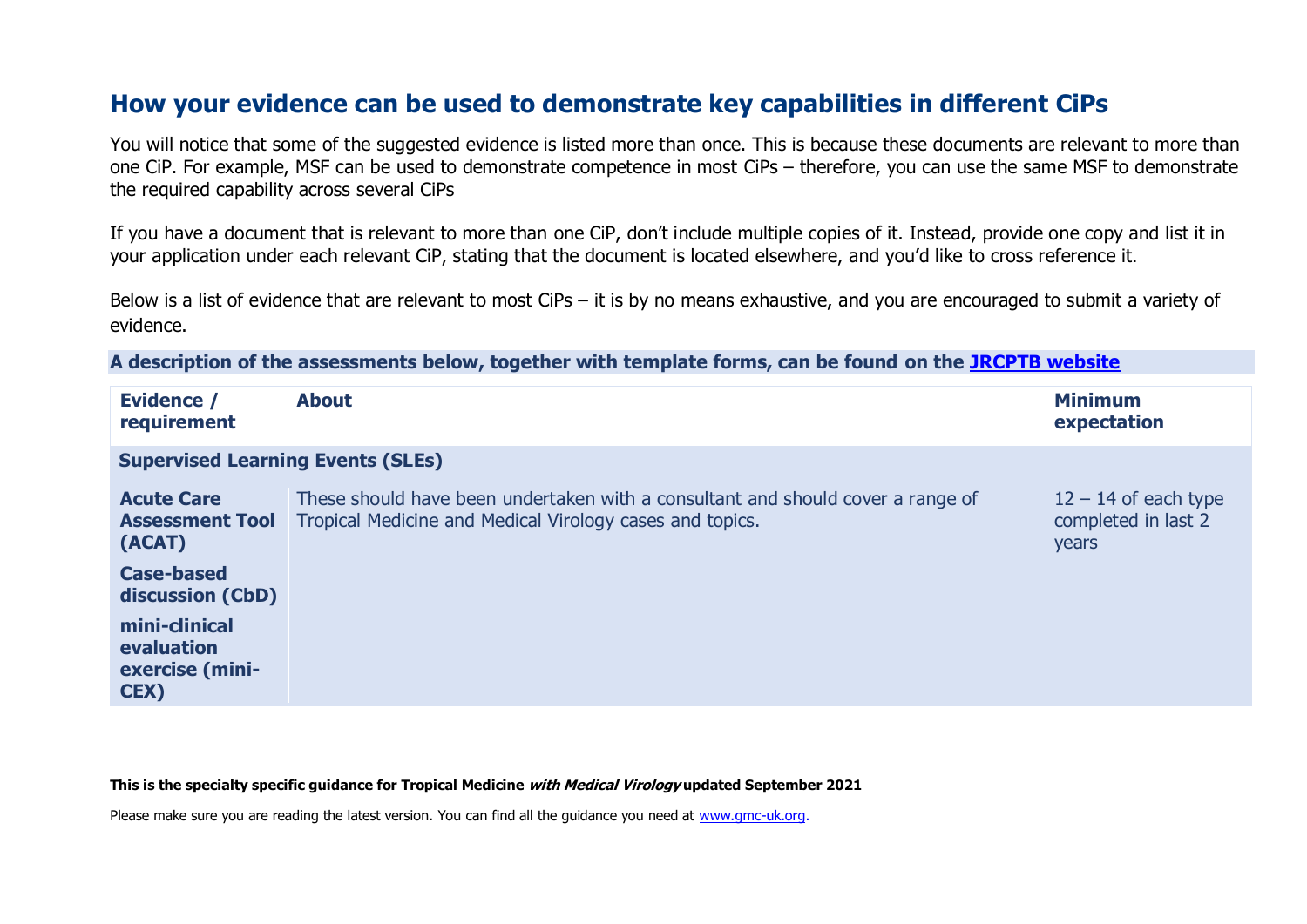|                                                                                             | <b>Workplace Based Assessments (WPBAs)</b>                                                                                                                                                                                                                                                                                                                                                                                                            |                                  |
|---------------------------------------------------------------------------------------------|-------------------------------------------------------------------------------------------------------------------------------------------------------------------------------------------------------------------------------------------------------------------------------------------------------------------------------------------------------------------------------------------------------------------------------------------------------|----------------------------------|
| <b>Evaluation of</b><br>clinical events<br>(ECE)                                            | Examples include clinicopathological evaluation and reporting of diagnostic material,<br>presentation of a case at a multidisciplinary team meeting, or contributing to quality<br>assurance and audit processes in both clinical and laboratory settings.                                                                                                                                                                                            | 12                               |
| <b>Direct</b><br><b>Observation of</b><br><b>Procedural Skills</b><br>(DOPS)                | To cover the range of laboratory based procedures.                                                                                                                                                                                                                                                                                                                                                                                                    | 12                               |
| <b>Quality</b><br><b>Improvement</b><br><b>Project</b><br><b>Assessment Tool</b><br>(QIPAT) | Can be used to demonstrate active involvement in service audit or development projects.                                                                                                                                                                                                                                                                                                                                                               | 1 completed in last 12<br>months |
| <b>Patient Survey</b><br>(PS)                                                               | Formal patient feedback is strong evidence as it's an anonymous feedback exercise. It<br>should include approximately 15 patients. The JRCPTB has a template available on their<br>website. A reflective entry reflecting on the survey must be made.<br>Alternative evidence could include:<br>• Thank you letters/cards from patients<br>• Statements from referees<br>• Testimonial letters from colleagues<br>• Feedback from patients/colleagues | 1 completed in last 12<br>months |
|                                                                                             |                                                                                                                                                                                                                                                                                                                                                                                                                                                       |                                  |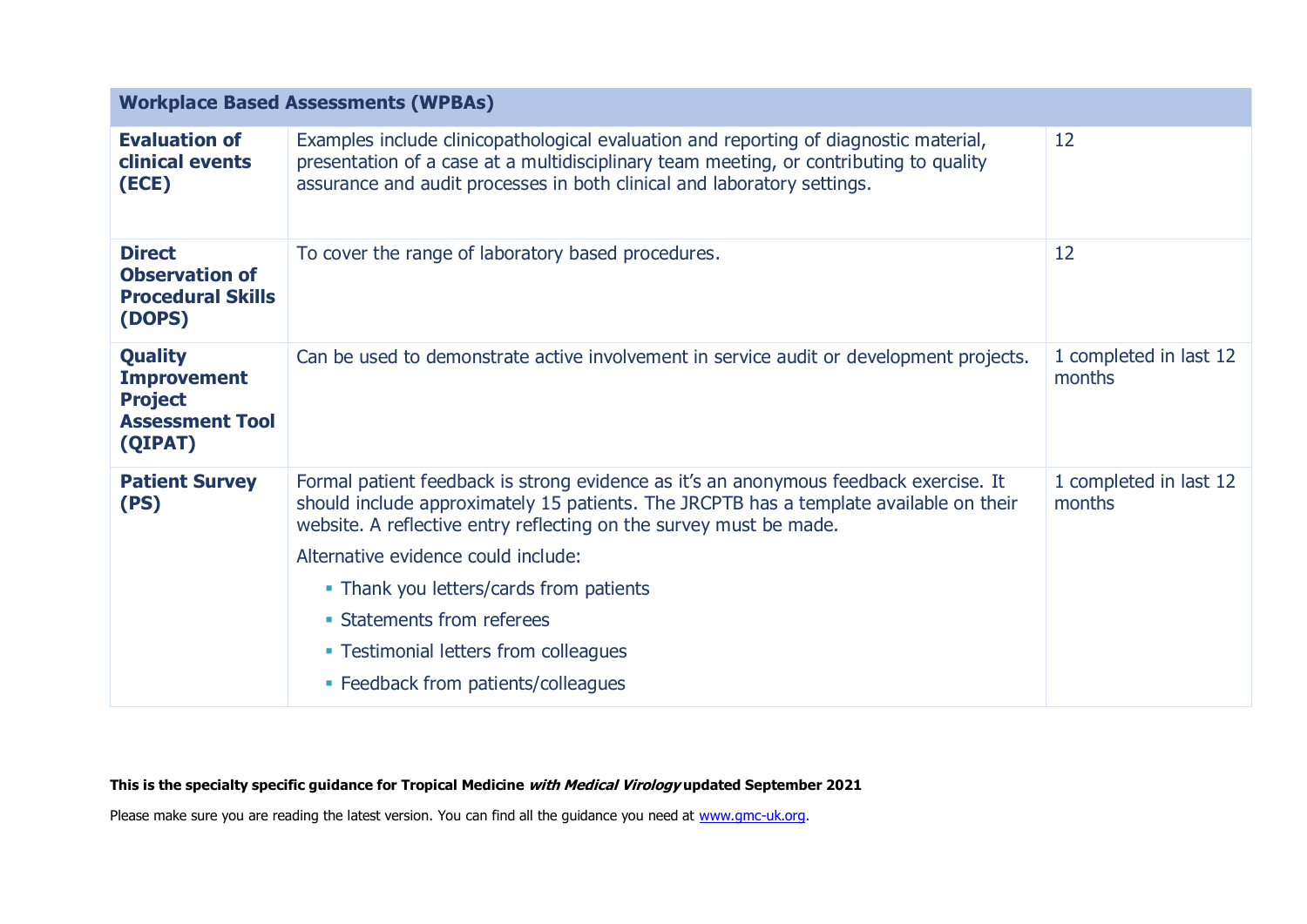| <b>Teaching</b><br>observation (TO)               | At least one should be completed by a consultant in the specialty.                                                                                                                                                                                                                                                                                                                                                                                                                                                                                                                                                                                                                                                                                                                                                                                                                                                                                                                   | 1 completed in last 12<br>months                                 |
|---------------------------------------------------|--------------------------------------------------------------------------------------------------------------------------------------------------------------------------------------------------------------------------------------------------------------------------------------------------------------------------------------------------------------------------------------------------------------------------------------------------------------------------------------------------------------------------------------------------------------------------------------------------------------------------------------------------------------------------------------------------------------------------------------------------------------------------------------------------------------------------------------------------------------------------------------------------------------------------------------------------------------------------------------|------------------------------------------------------------------|
| <b>Multi Source</b><br><b>Feedback (MSF)</b>      | MSF is a strong piece of evidence as it is an anonymous feedback exercise.<br>Minimum of one in the year before the application has been submitted $-$ any available<br>from the last five years should also be submitted.<br>MSF should include approximately 15 colleagues, and not more than four should be<br>doctors.                                                                                                                                                                                                                                                                                                                                                                                                                                                                                                                                                                                                                                                           | 1 completed in last 12<br>months                                 |
| <b>Other evidence</b>                             |                                                                                                                                                                                                                                                                                                                                                                                                                                                                                                                                                                                                                                                                                                                                                                                                                                                                                                                                                                                      |                                                                  |
| To be included in<br>the portfolio of<br>evidence | <b>- Appraisal</b> is good evidence of engaging with systems, processes and mandatory<br>requirements and demonstrates performance (clinical and non-clinical)<br>• Reflective diaries/ evidence of self-reflection<br><b>Supervisor report</b> reports from trainers and supervisors are important evidence to<br>affirm and support capabilities and performance in both clinical and non-clinical<br>activities. JRCPTB provides a Multiple Consultant Report (MCR) template for the<br>purpose of these reports of which there should be four in the last 12 months.<br><b>- Logbooks</b> must cover the last five years and show the type of procedures you<br>performed and your role in the procedure<br><b>Training events</b> (courses, study days, meetings) over the last five years<br><b>Evidence of seeing patients</b> over the last five years covering a range of settings,<br>referral contexts, conditions, stages of illness, ages<br><b>Academic activities</b> | 4 completed in the last<br>12 months (e.g.<br>MCR <sub>S</sub> ) |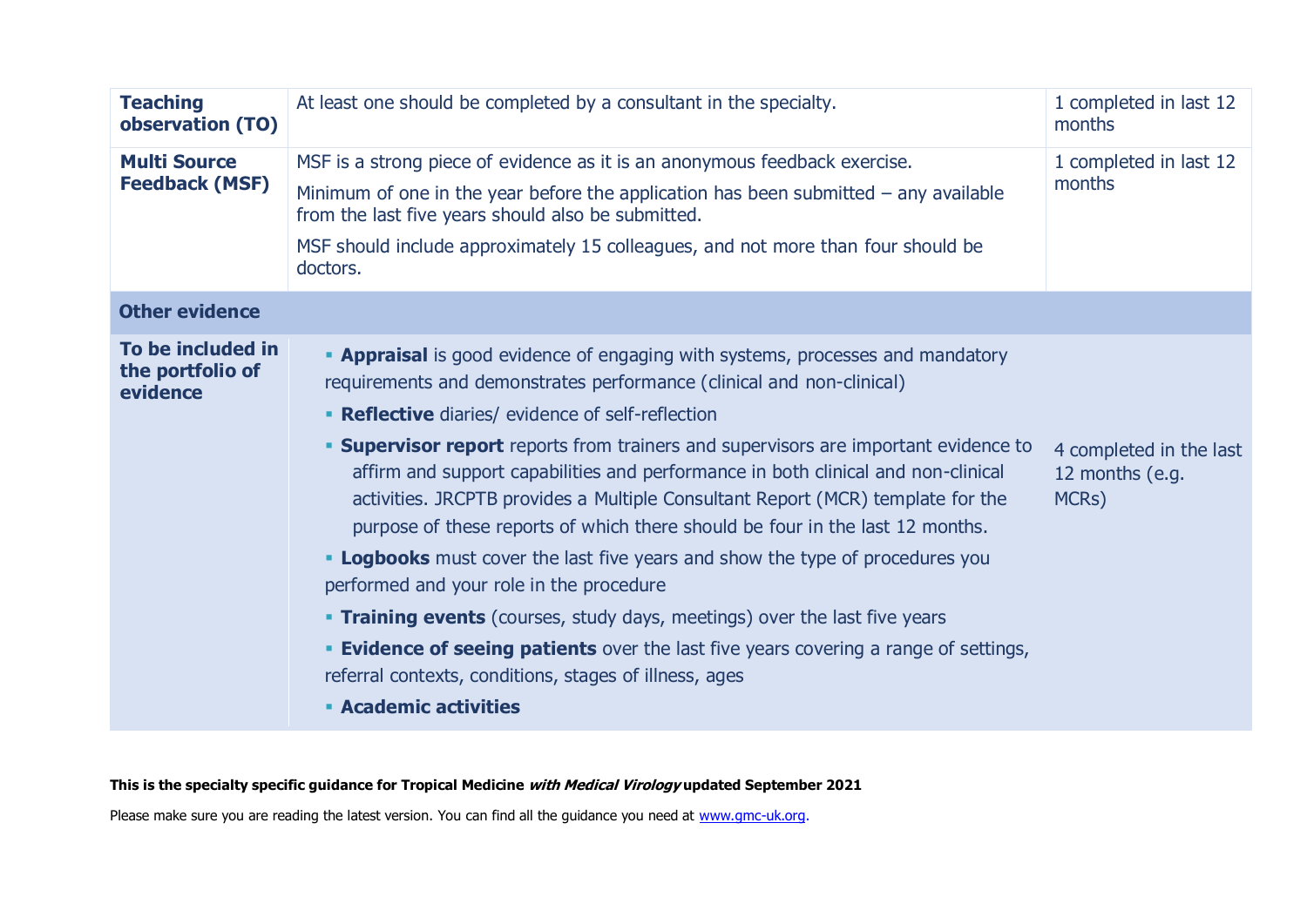|                                                                         | <b>• Management activities</b><br><b>Structured reports</b>                                                                                                                                                                                                                                                                                                                                                                                                                                             |
|-------------------------------------------------------------------------|---------------------------------------------------------------------------------------------------------------------------------------------------------------------------------------------------------------------------------------------------------------------------------------------------------------------------------------------------------------------------------------------------------------------------------------------------------------------------------------------------------|
| <b>Continuing</b><br><b>Professional</b><br><b>Development</b><br>(CPD) | CPD represents the acquisition and maintenance of knowledge, skills and key skills.<br>Courses you may want to provide evidence of include:<br>Life support<br><b>Teaching</b><br>Simulation<br>$\mathcal{L}_{\mathcal{A}}$<br>Management<br>Research methodology<br><b>Business</b><br><b>In</b><br>Communication<br>Education<br>$\blacksquare$<br>Examples of evidence could include a personal, reflective diary of learning achievements,<br>in addition to detailed evidence of courses attended. |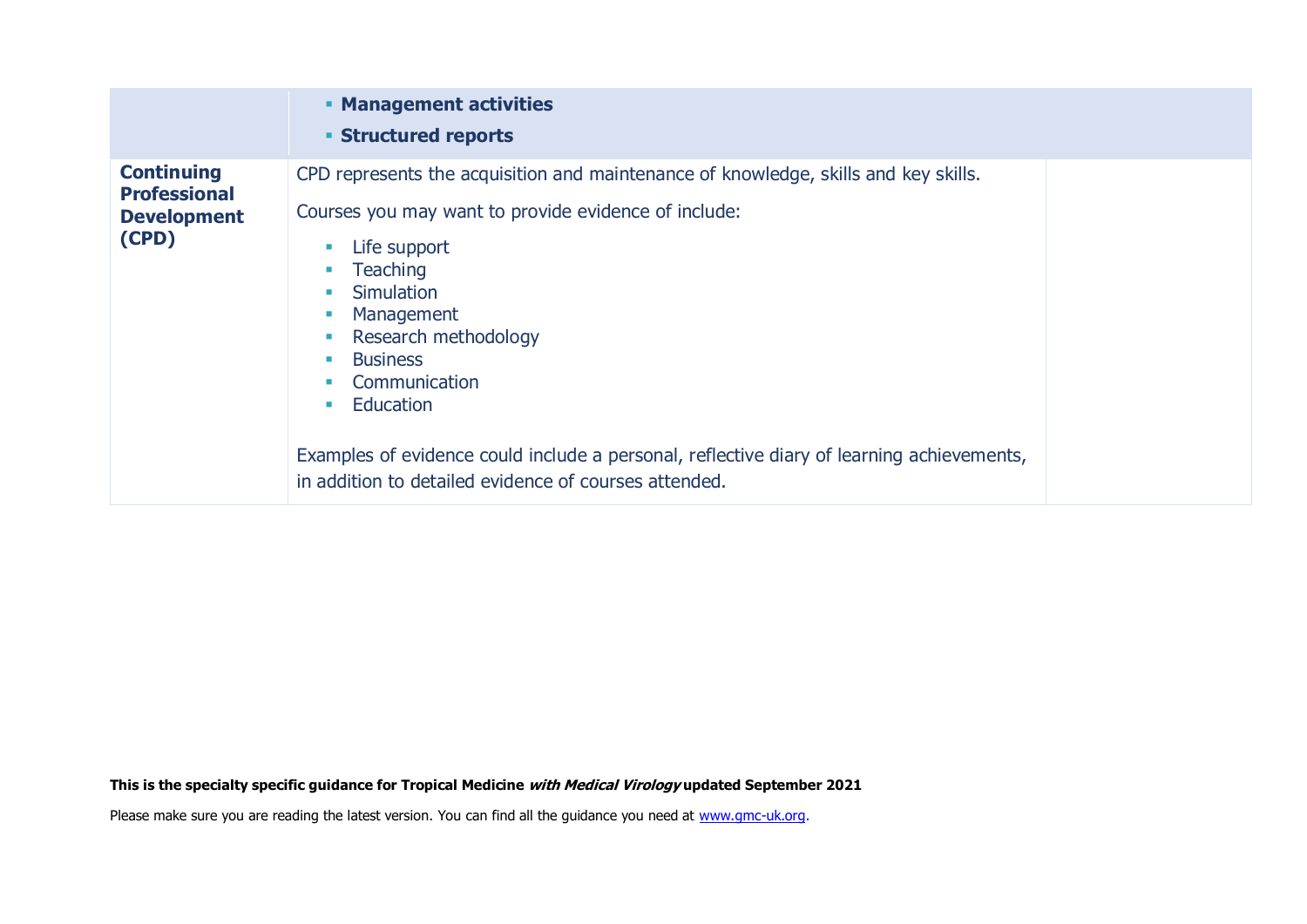# **Evidence of training and qualifications**

Substantial primary evidence for any previous training towards a medical qualification should **only** be submitted if the training is directly relevant to your CESR capabilities **and** dates from the past five years. Otherwise, certificates of completion are sufficient evidence of training.

| <b>Primary medical qualification</b><br>(PMQ) | If you hold full registration with us, you do not need to submit your PMQ as we saw it when we<br>assessed your application for registration.<br>If you do not hold registration, you will need to have your PMQ independently verified by ECFMG<br>before we can grant you full registration with a licence to practise.<br>You can find out more about primary source verification on our website.<br>You only need to get your PMQ verified by ECFMG. The rest of your evidence should be verified in<br>line with our guidance. |
|-----------------------------------------------|-------------------------------------------------------------------------------------------------------------------------------------------------------------------------------------------------------------------------------------------------------------------------------------------------------------------------------------------------------------------------------------------------------------------------------------------------------------------------------------------------------------------------------------|
| <b>Specialist medical</b><br>qualification(s) | Please provide an <b>authenticated copy</b> of any specialist medical qualifications you hold.                                                                                                                                                                                                                                                                                                                                                                                                                                      |
|                                               | Evidence of completion of full <b>MRCP(UK)</b> or equivalent.                                                                                                                                                                                                                                                                                                                                                                                                                                                                       |
|                                               | If the applicant does not hold the required MRCP(UK) examination they must provide a robust<br>portfolio of evidence of knowledge of the breadth and depth of the curriculum or equivalent<br>evidence of knowledge and clinical skills.                                                                                                                                                                                                                                                                                            |
|                                               | Applicants must provide evidence of success in the Fellowship of the Royal College of Pathologists<br>(FRCPath parts 1 & 2). If the applicant does not hold the required FRCPath examinations they                                                                                                                                                                                                                                                                                                                                  |

**This is the specialty specific guidance for Tropical Medicine with Medical Virology updated September 2021**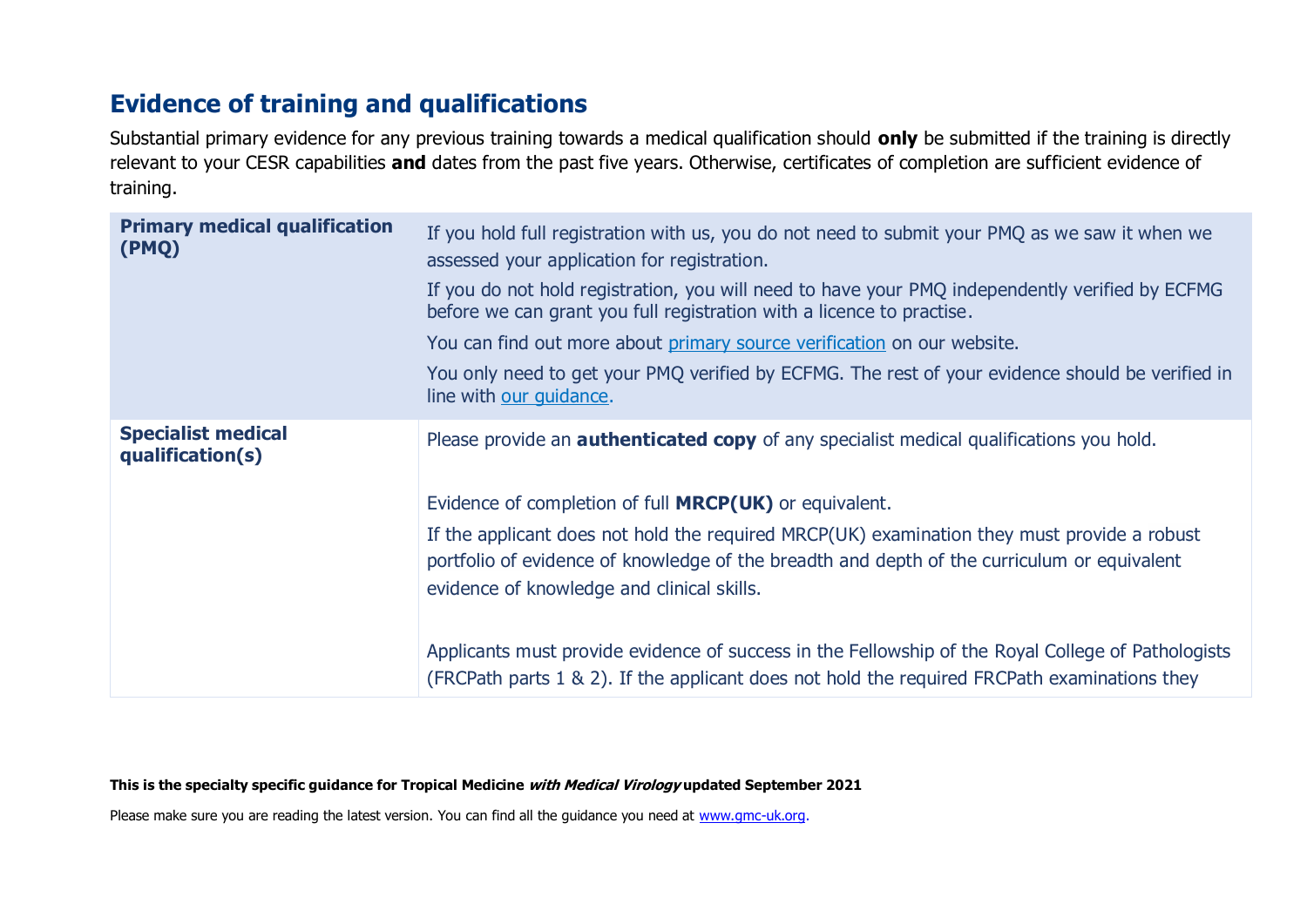|                                                                                                                                                     | must provide a robust portfolio of evidence of knowledge of the breadth and depth of the<br>curriculum or equivalent evidence of knowledge.                                                                                                                                                                                        |  |
|-----------------------------------------------------------------------------------------------------------------------------------------------------|------------------------------------------------------------------------------------------------------------------------------------------------------------------------------------------------------------------------------------------------------------------------------------------------------------------------------------|--|
| It is recommended that applicants have passed the Diploma in Tropical Medicine and<br>Hygiene (DTM&H) and the Diploma of HIV Medicine examinations. |                                                                                                                                                                                                                                                                                                                                    |  |
|                                                                                                                                                     | There are no qualifications from outside Europe that enable automatic entry to the Specialist<br>Register in any specialty. An evaluation is made based on an applicant's whole career and<br>therefore two applicants with the same qualifications but different training and/or experience may<br>not receive the same decision. |  |
|                                                                                                                                                     | If your specialist medical qualification is from outside the UK, please ensure that you provide the<br>following evidence in addition to your qualification:<br>Training curriculum or examination syllabus<br>$\circ$<br>Formal period assessments completed during training (these may be older than 5 years)<br>$\circ$         |  |
| <b>Recent specialist training</b>                                                                                                                   | If you have worked in posts approved for a specialist training programme for a relevant<br>qualification outside the UK in the past five years, please provide an <b>authenticated copy</b> of the<br>curriculum or syllabus that was in place when you undertook your training.                                                   |  |
|                                                                                                                                                     | If a formal curriculum or syllabus (including assessment methods) is not available please provide a<br>letter from the awarding body outlining the content of the training programme or examination.                                                                                                                               |  |
|                                                                                                                                                     | You must provide evidence of formal periodic assessment during your training. This evidence must<br>have been completed at the time the training was undertaken (if it is completed retrospectively<br>less weight will be given to the information provided). If you do not supply formal assessment                              |  |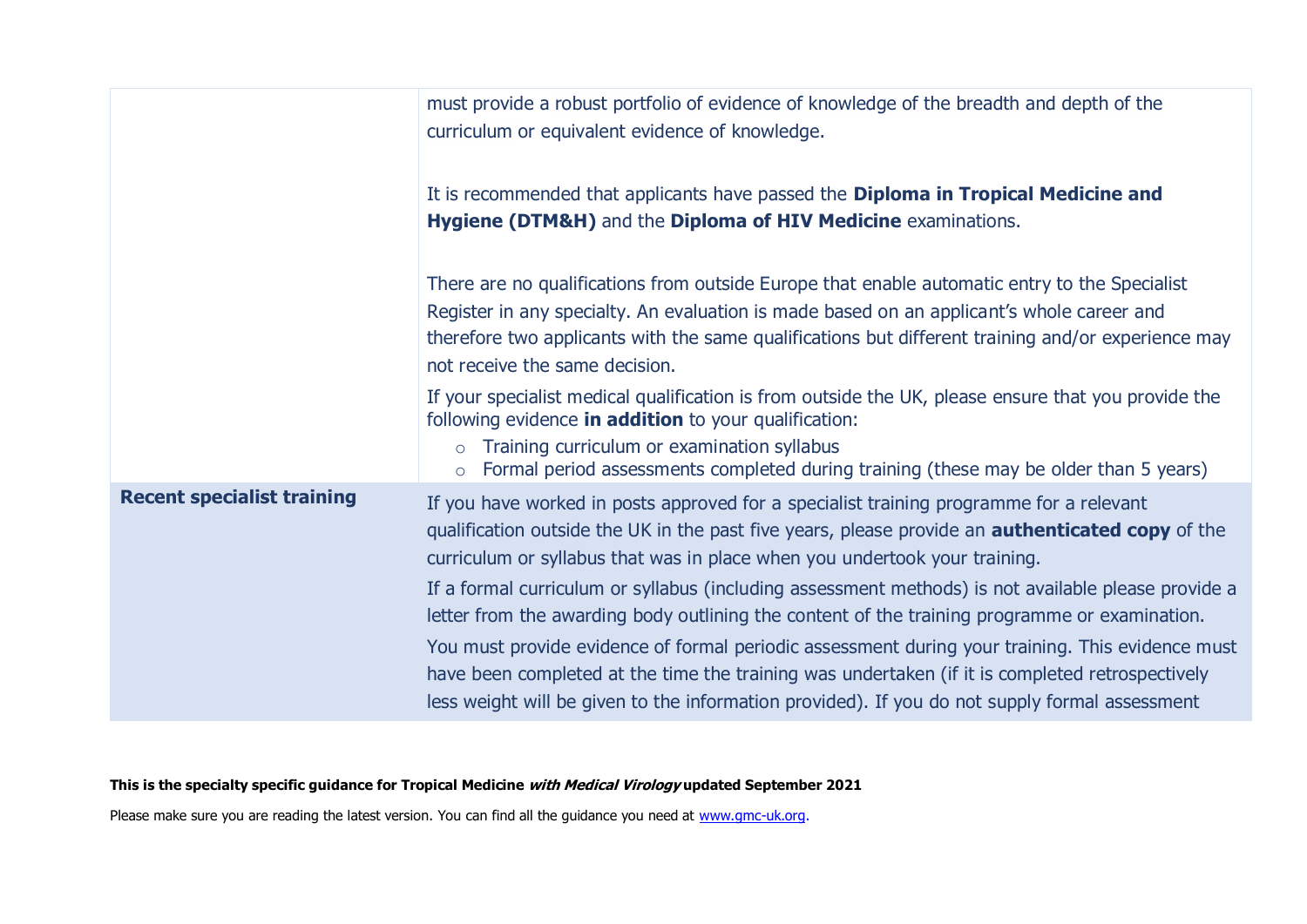|                                        | documents, the curriculum must demonstrate how you were assessed. A detailed letter of<br>verification from an educational supervisor would satisfy this requirement.<br>If areas for development were highlighted, please provide evidence to demonstrate that you have<br>subsequently addressed them.<br>If you have undertaken approved specialty training towards a CCT or CESR(CP) in these specialties<br>in the UK in the past five years, you should provide a copy of your ARCPs. |
|----------------------------------------|---------------------------------------------------------------------------------------------------------------------------------------------------------------------------------------------------------------------------------------------------------------------------------------------------------------------------------------------------------------------------------------------------------------------------------------------------------------------------------------------|
| <b>Specialist registration outside</b> | Please provide an <b>authenticated copy</b> of details of the registration requirements of that                                                                                                                                                                                                                                                                                                                                                                                             |
| the UK                                 | authority.                                                                                                                                                                                                                                                                                                                                                                                                                                                                                  |
| <b>Other relevant qualifications</b>   | You may include postgraduate qualifications if they are relevant to associated capabilities e.g.                                                                                                                                                                                                                                                                                                                                                                                            |
| and certificates                       | teaching, management, research methodology. Please provide copies of certificates.                                                                                                                                                                                                                                                                                                                                                                                                          |
|                                        | Applicants will be required to provide evidence of completing a <b>Diploma of Tropical Medicine</b><br>and Hygiene (DTM&H) course or equivalent.                                                                                                                                                                                                                                                                                                                                            |

# **Evidence of employment in posts and duties (including training posts)**

| <b>Employment letters and</b><br>contracts of employment | The information in these letters and contracts <b>must</b> match your CV. They will confirm the<br>following: |
|----------------------------------------------------------|---------------------------------------------------------------------------------------------------------------|
|                                                          | dates you were in post                                                                                        |
|                                                          | post title, grade, training                                                                                   |

**This is the specialty specific guidance for Tropical Medicine with Medical Virology updated September 2021**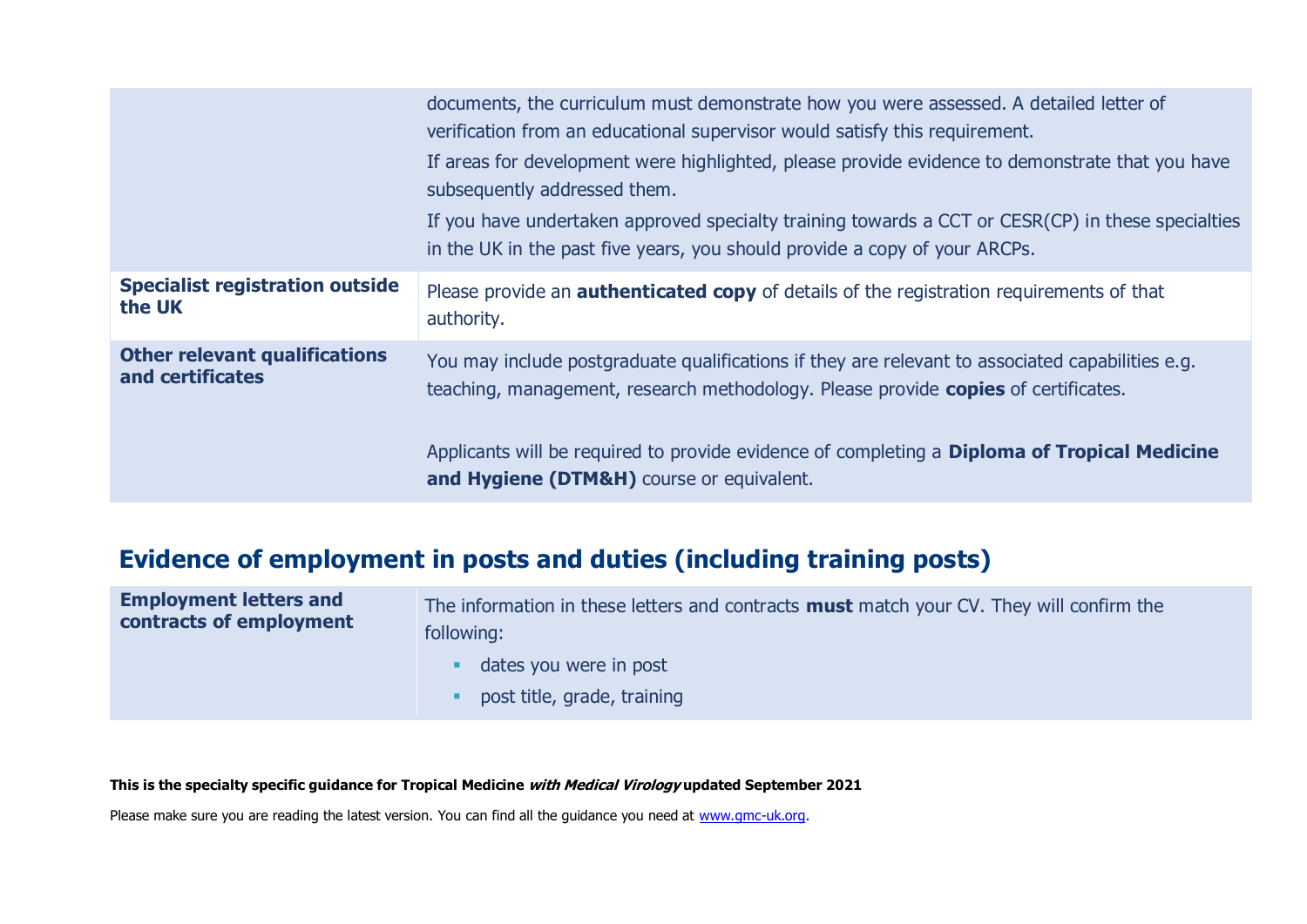|                                                         | type of employment: permanent, fixed term, or part time (including percentage of whole<br>time equivalent)                                                                                                                                                                                                                                                                                                                                                                                             |
|---------------------------------------------------------|--------------------------------------------------------------------------------------------------------------------------------------------------------------------------------------------------------------------------------------------------------------------------------------------------------------------------------------------------------------------------------------------------------------------------------------------------------------------------------------------------------|
| <b>Job descriptions</b>                                 | These <b>must</b> match the information in your CV. They will confirm the following:<br>your position within the structure of your department<br>٠<br>your post title<br>$\mathbb{R}^n$<br>your clinical and non-clinical commitment<br>$\mathcal{L}_{\mathcal{A}}$<br>your involvement in teaching or training.<br>$\mathcal{L}_{\mathcal{A}}$                                                                                                                                                        |
| <b>Rotas</b>                                            | You must provide samples of your rotas from the last three years. These should demonstrate your<br>weekly clinical and non-clinical activities. For example, if you worked a 1:8 rota, you should submit<br>eight consecutive weeks' rota to represent that placement.                                                                                                                                                                                                                                 |
| <b>Departmental/ Unit annual</b><br>caseload statistics | You should provide departmental and unit caseload statistics, activity data, range and scope of<br>work undertaken in a placement from the last three years.                                                                                                                                                                                                                                                                                                                                           |
| <b>Appraisal</b>                                        | Those working in an NHS or managed environment should submit evidence of annual appraisals. A<br>revalidation or appraisal portfolio would be appropriate (if it is completed retrospectively less<br>weight will be given to the information provided).<br>For non-training posts you should provide evidence of ongoing evaluation of your performance.<br>This may take the format of formal appraisals by the department head or line manager (clinical<br>director, medical director, professor). |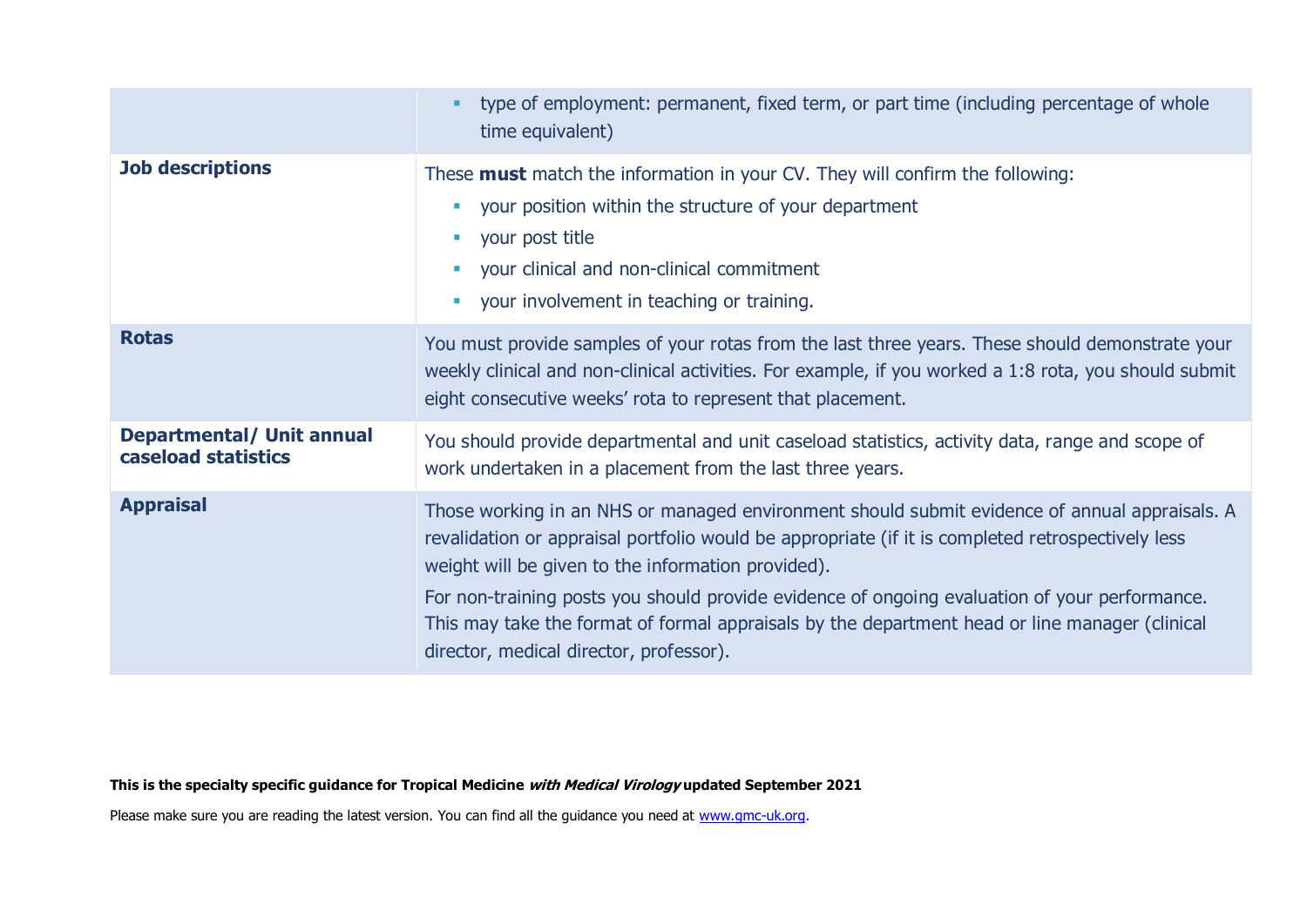For those applicants working in independent practice it is recommended that at least one employer. Appraisal is undertaken and summary documentation of this submitted with the application.

Where an applicant is not based in the UK alternative forms of appraisal are strongly advised. Alternative evidence may include letters (written at the time) commenting on your performance. In addition, where no formal appraisal or assessment forms are available you must provide information on the method of career review or progression.

**This is the specialty specific guidance for Tropical Medicine with Medical Virology updated September 2021**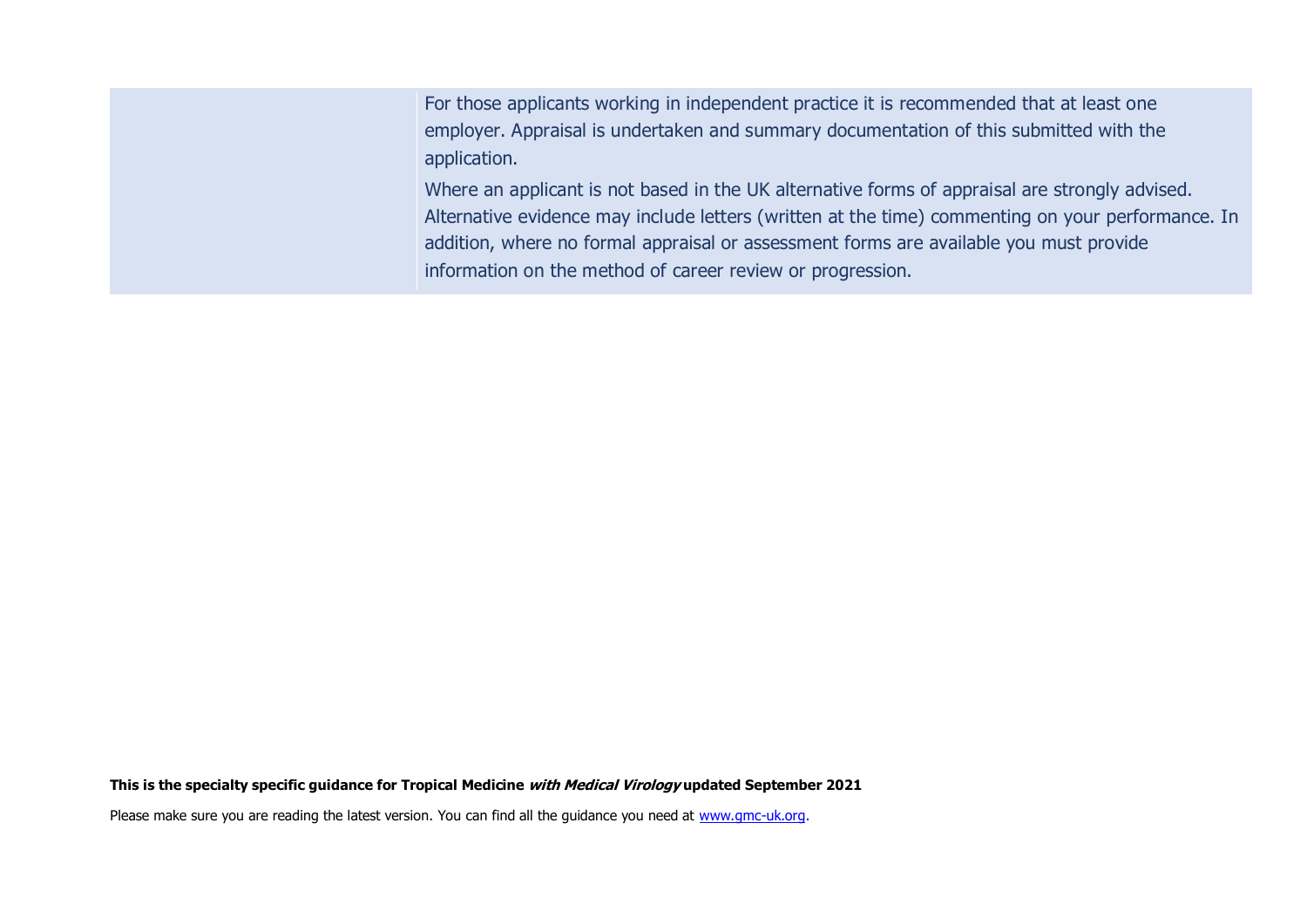#### **Generic CiPs**

The suggested documentation is given below each CiP and the overall numbers expected are given in the section above. Each piece of evidence can support more than one CiP and you should cross reference

### **CiP 1: Able to function successfully within NHS organisational and management systems**

### **Key skills:**

- Aware of, and adheres to, the GMC professional requirements
- Aware of public health issues including population health, social determinants of health and global health perspectives
- **•** Demonstrates effective clinical leadership
- **Demonstrates promotion of an open and transparent** culture
- Keeps up to date through learning and teaching
- **Demonstrates engagement in career planning**
- **•** Demonstrates capabilities in dealing with complexity and uncertainty
- Aware of the role and processes for commissioning
- Aware of the need to use resources wisely

#### **Suggested documentation:**

- Reports from consultants who have worked with you, such as the Multiple Consultant Report (MCR)
- Feedback from a variety of clinical and non-clinical colleagues who have worked with you, such as the Multisource Feedback (MSF)
- Evidence of taking an active role in governance structures, including service development. This may, for example, include the minutes of meetings for governance and unit management in which the applicant has been involved, MDT meetings, and any documented service development initiatives such as QIPAT.

#### **This is the specialty specific guidance for Tropical Medicine with Medical Virology updated September 2021**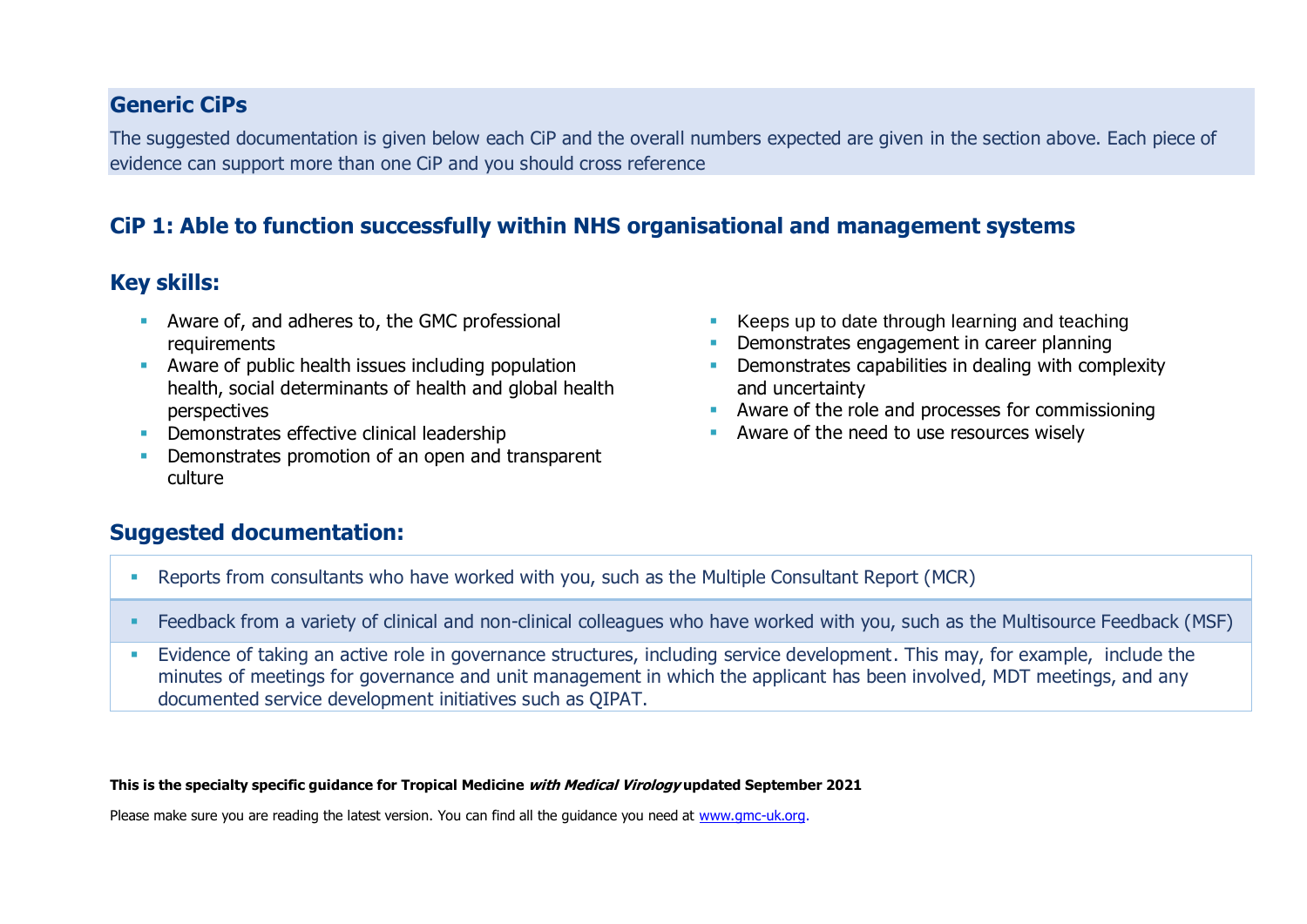### **CiP 2: Able to deal with ethical and legal issues related to clinical practice**

### **Key skills:**

- **EXECT** Aware of national legislation and legal responsibilities, including safeguarding vulnerable groups
- Behaves in accordance with ethical and legal requirements
- **Demonstrates ability to offer apology or explanation when** appropriate
- **•** Demonstrate ability to lead the clinical team in ensuring that ethical and legal factors are considered openly and consistently

### **Suggested documentation:**

- Reports from consultants who have worked with you, such as the Multiple Consultant Report (MCR), end of placement and appraisal reports
- Feedback from a variety of clinical and non-clinical colleagues who have worked with you, such as the Multisource Feedback (MSF)
- Evidence of ability to assess the mental capacity of patients to make healthcare decisions. Evidence could include:
	- Reflections on cases where you had to assess a patient's mental capacity
- Evidence of involvement in making best interests' decisions, such as:
	- Notes
	- Letters
	- Meeting minutes

#### **This is the specialty specific guidance for Tropical Medicine with Medical Virology updated September 2021**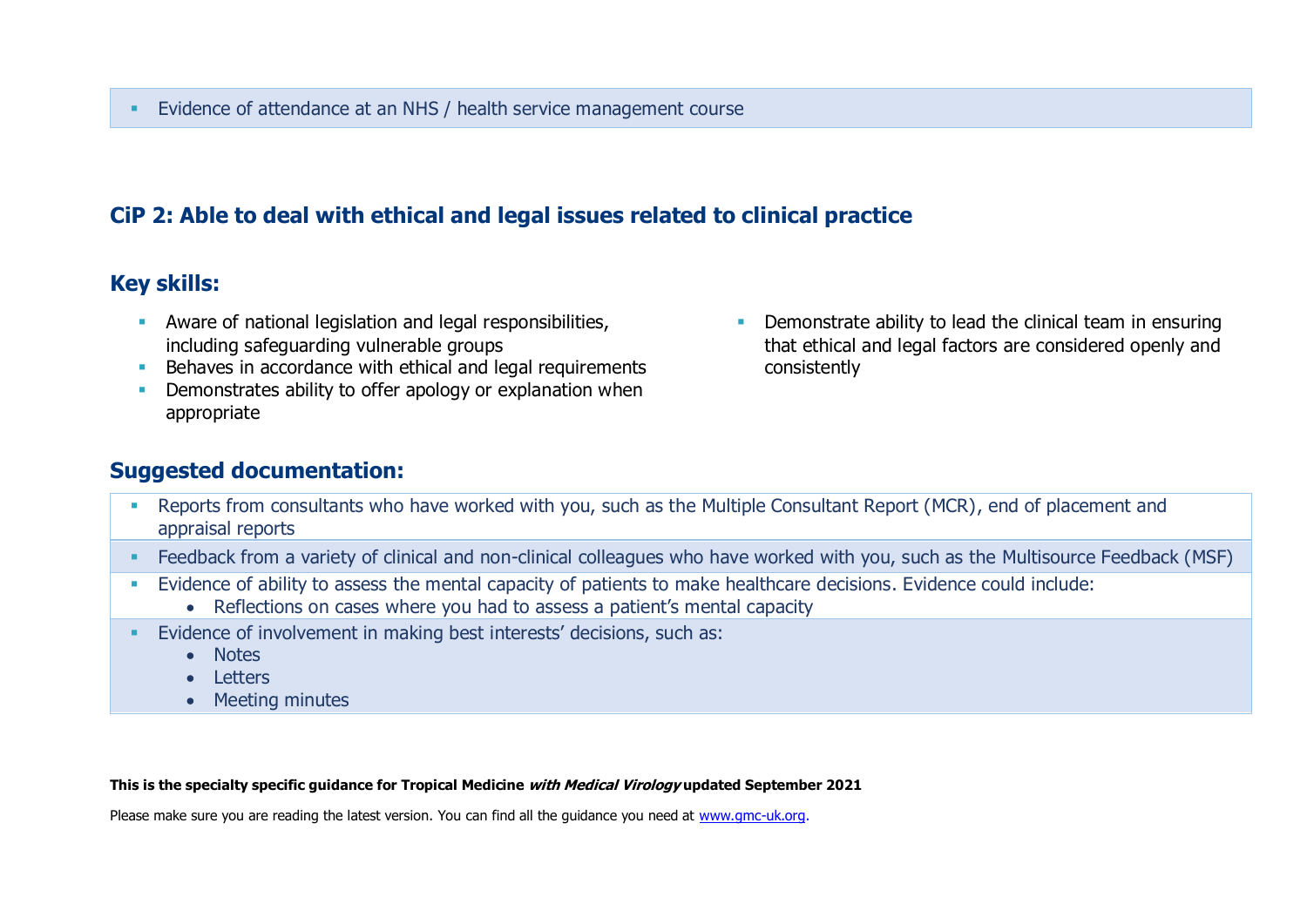- Awareness of relevant legislation, including mental capacity legislation by completion of an online training course, for example:
	- eLfH Mental Capacity Act:<https://www.e-lfh.org.uk/programmes/mental-capacity-act/>
	- CPD Online Mental Capacity Act: <https://cpdonline.co.uk/course/mental-capacity-act/>
	- SCIE Mental Capacity Act:<https://www.scie.org.uk/e-learning/mca>

### **CiP 3: Communicates effectively and is able to share decision making, while maintaining appropriate situational awareness, professional behaviour and professional judgement**

### **Key skills:**

- **EXECOMMUNICATELY COMMUNICATES** clearly with patients and carers in a variety of settings
- **EXECOMMUNICATES Effectively with clinical and other** professional colleagues
- **EXECUTE:** Identifies and manages barriers to communication (e.g. cognitive impairment, speech and hearing problems, capacity issues)
- Demonstrates effective consultation skills including effective verbal and non-verbal interpersonal skills
- **EXECUTE:** Shares decision making by informing the patient, prioritising the patient's goals and wishes, and respecting the patient's beliefs, concerns and expectations
- Shares decision making with children and young people
- Applies management and team working skills appropriately, including influencing, negotiating, reassessing priorities and effectively managing complex, dynamic situations

### **Suggested documentation:**

▪ Reports from consultants who have worked with you, such as the Multiple Consultant Report (MCR), end of placement and appraisal reports

#### **This is the specialty specific guidance for Tropical Medicine with Medical Virology updated September 2021**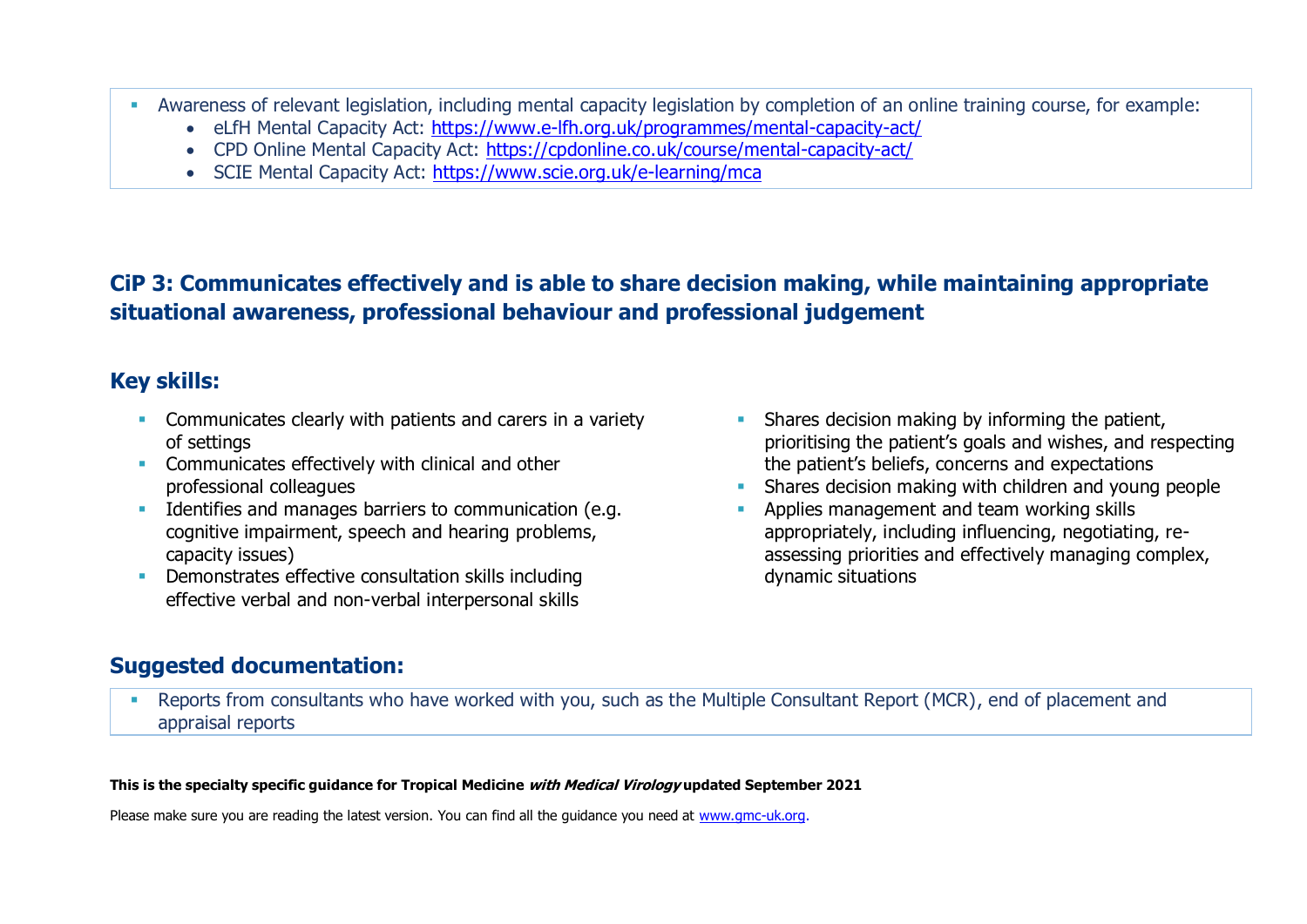- Feedback from a variety of clinical and non-clinical colleagues who have worked with you, such as the Multisource Feedback (MSF)
- Evidence of your ability to analyse a patient's communication difficulties:
	- Reflective diaries
- **EXECO FREEDBACK from patients, such as a patient survey**
- **Reflective practice entries about patients or families who posed difficulties**
- **EXECUTE:** Supervised learning event

### **CiP 4: Is focused on patient safety and delivers effective quality improvement in patient care**

#### **Key skills:**

- Makes patient safety a priority in clinical practice
- Raises and escalates concerns where there is an issue with patient safety or quality of care
- **Demonstrates commitment to learning from patient safety** investigations and complaints
- **EXECUTE:** Shares good practice appropriately
- Contributes to and delivers quality improvement

### **Suggested documentation:**

- **■** Understands basic Human Factors principles and practice at individual, team, organisational and system levels
- **■** Understands the importance of non-technical skills and crisis resource management
- Recognises and works within limit of personal competence
- Avoids organising unnecessary investigations or prescribing poorly evidenced treatments
- **Reports from consultants who have worked with you, such as the Multiple Consultant Report (MCR), end of placement and** appraisal reports

**This is the specialty specific guidance for Tropical Medicine with Medical Virology updated September 2021**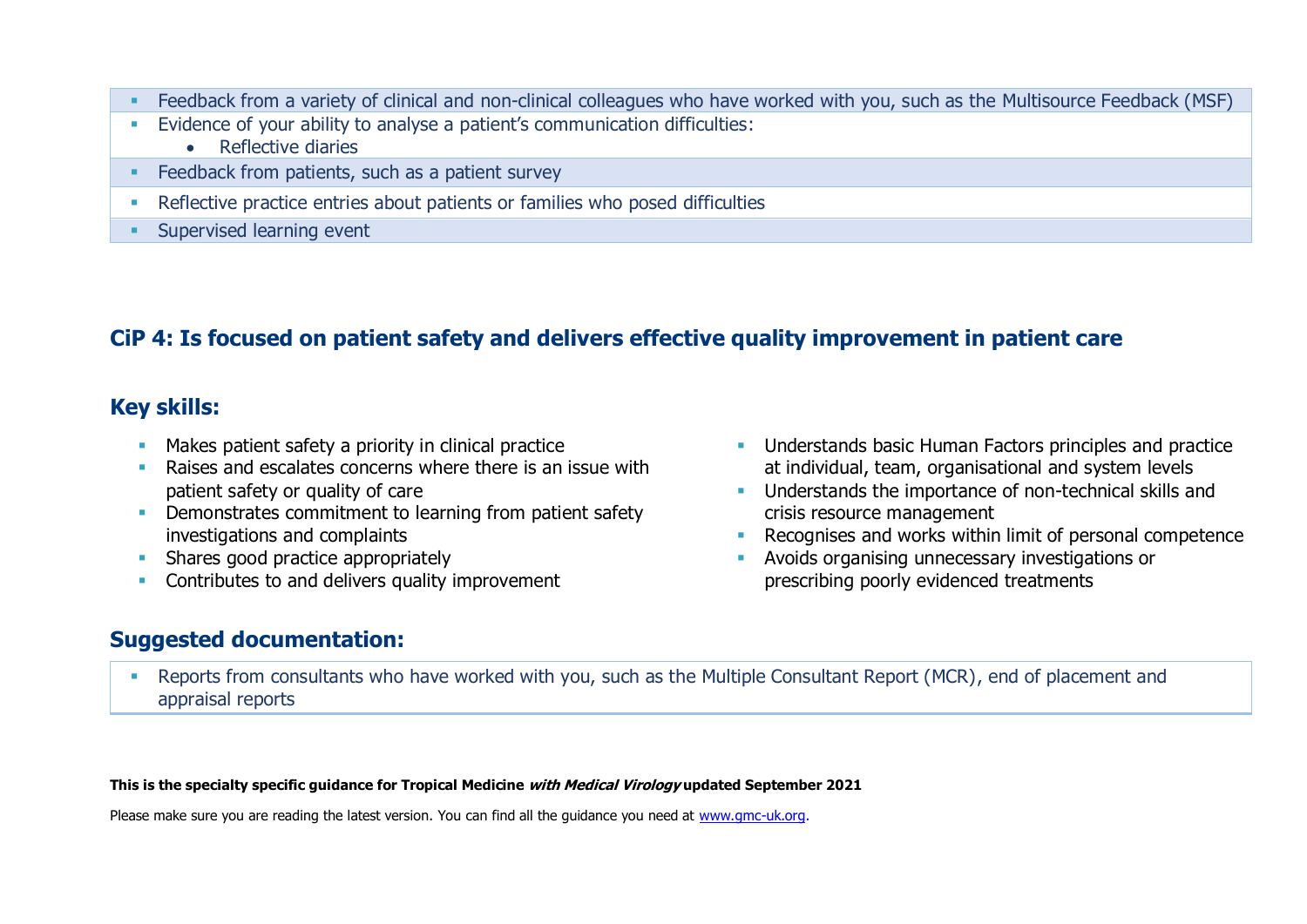- Feedback from a variety of clinical and non-clinical colleagues who have worked with you, such as the Multisource Feedback (MSF)
- **EXECTE ENTERITY PROPTER IN A THE PROPERT FIGGS Reflective practice entries** about patients or families who posed difficulties
- Evidence that you have arranged and attended meetings about a patient with Social Services or other non-health organisations. For example:
	- Meeting minutes, demonstrating your attendance and participation
	- Invites sent from you demonstrating arranging meetings
- **EXECUTE:** Supervised learning event
- Documented evidence of development of procedures to improve inter-service and inter-agency communication, you will need to demonstrate your involvement in the new procedure and its effectiveness
- **•** Specific quality improvement activity, such as a QIPAT
- **Copies of letters you have written to NHS and non-NHS services involved with patients**

### **CiP 5: Carries out research and manages data appropriately**

### **Key skills:**

- **EXECT** Manages clinical information / data appropriately
- Understands principles of research and academic writing
- **•** Demonstrates ability to carry out critical appraisal of the literature
- **EXECUTE:** Understands the role of evidence in clinical practice and demonstrates shared decision making with patients
- **EXECUTE:** Demonstrates appropriate knowledge of research methods, including qualitative and quantitative approaches in scientific enquiry
- Demonstrates appropriate knowledge of research principles and concepts and the translation of research into practice
- **EXECTE:** Follows quidelines on ethical conduct in research and consent for research

#### **This is the specialty specific guidance for Tropical Medicine with Medical Virology updated September 2021**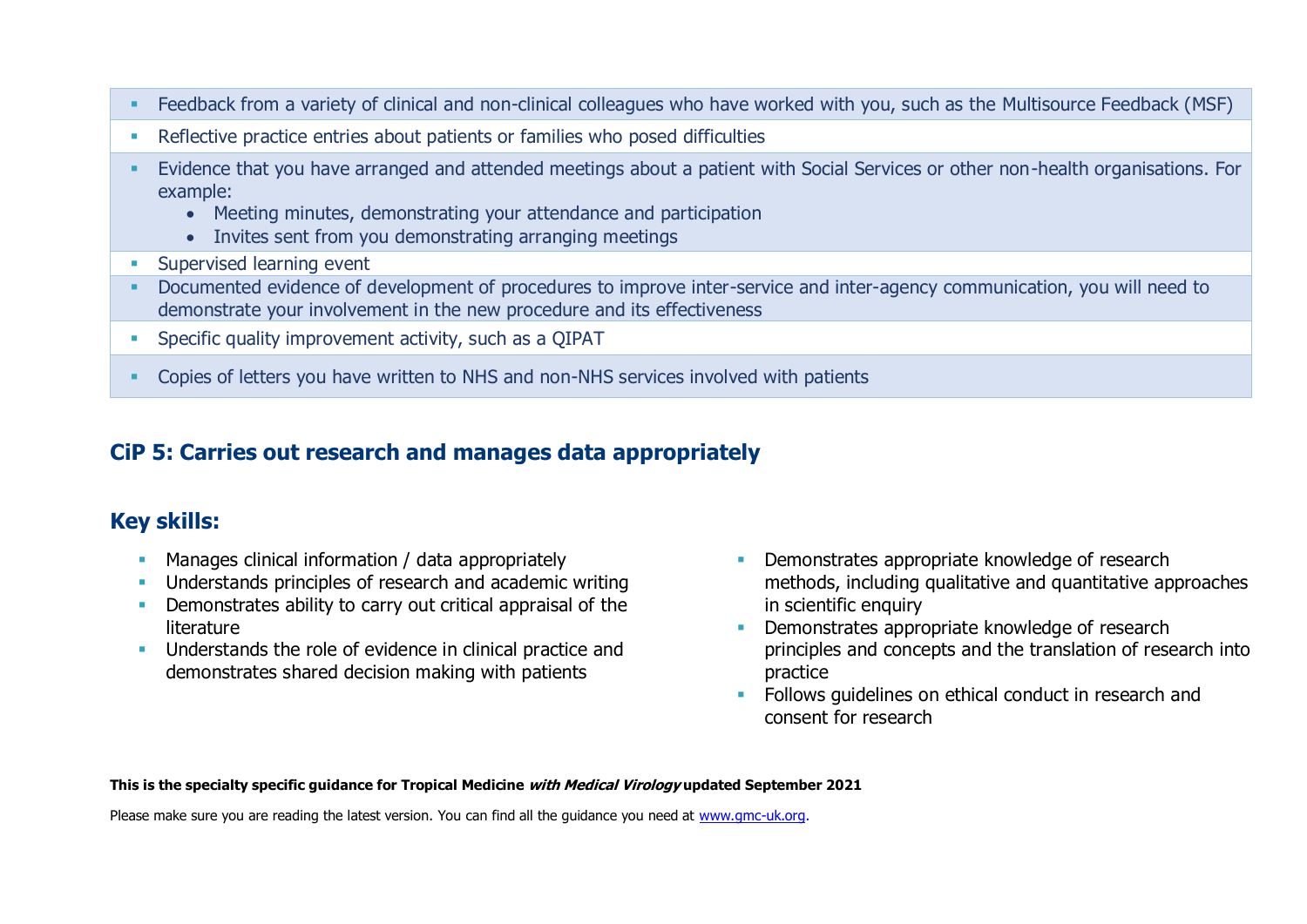- **■** Understands public health epidemiology and global health patterns
- Recognises potential of applied informatics, genomics, stratified risk and personalised medicine and seeks advice for patient benefit when appropriate

#### **Suggested documentation:**

- Reports from consultants who have worked with you, such as the Multiple Consultant Report (MCR), end of placement and appraisal reports
- Feedback from a variety of clinical and non-clinical colleagues who have worked with you, such as the Multisource Feedback (MSF)
- Evidence of completion of Good Clinical Practice (GCP) training:
	- [www.nihr.ac.uk/health-and-care-professionals/learning-and-support/good-clinical-practice](https://www.nihr.ac.uk/health-and-care-professionals/learning-and-support/good-clinical-practice.htm)
- **Documented evidence of research activity. This may include evidence of:** 
	- Helping in a project
	- Reviewing research papers / grants
	- Writing and co-authoring research papers
	- Contributing to research projects
- **•** Presentations either lectures (podium presentations) or poster presentations
- **Publications**

#### **CiP 6: Acts as a clinical teacher and clinical supervisor**

#### **Key skills:**

- **•** Delivers effective teaching and training to medical students, junior doctors and other healthcare professionals
- **•** Delivers effective feedback with action plan

**This is the specialty specific guidance for Tropical Medicine with Medical Virology updated September 2021**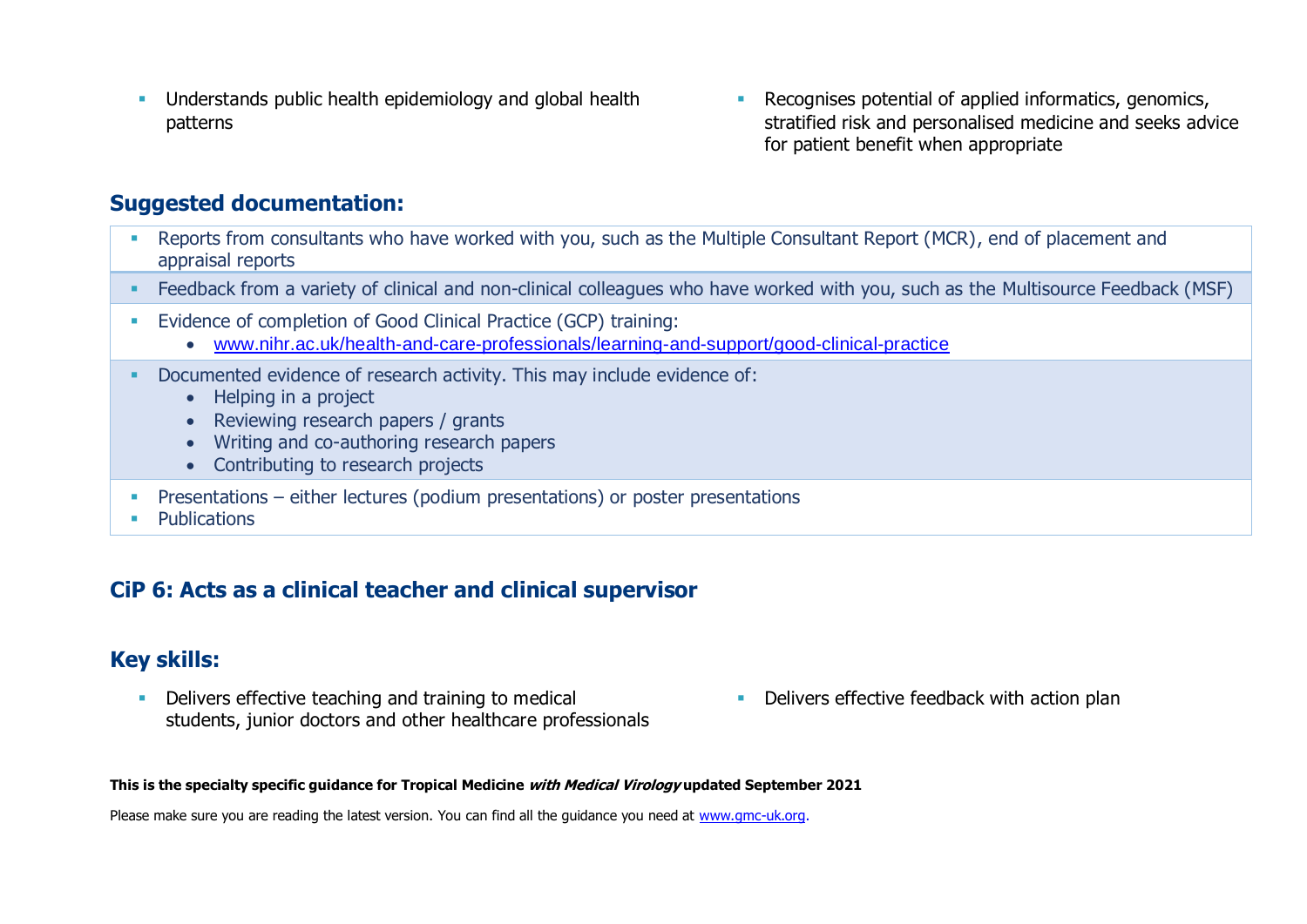- **EXECUTE:** Able to supervise less experienced trainees in their clinical assessment and management of patients
- Able to supervise less experienced trainees in carrying out appropriate practical procedures

#### **Suggested documentation:**

■ Able to act as a clinical supervisor to doctors in earlier stages of training

- Reports from consultants who have worked with you, such as the Multiple Consultant Report (MCR), end of placement and appraisal reports
- Feedback from a variety of clinical and non-clinical colleagues who have worked with you, such as the Multisource Feedback (MSF)
- **Completion of relevant training course(s), such as teaching, appraisal, management or leadership courses**
- **Feedback from formal teaching sessions to medical and non-medical staff:** 
	- Teaching Observation SLE (TO)

**This is the specialty specific guidance for Tropical Medicine with Medical Virology updated September 2021**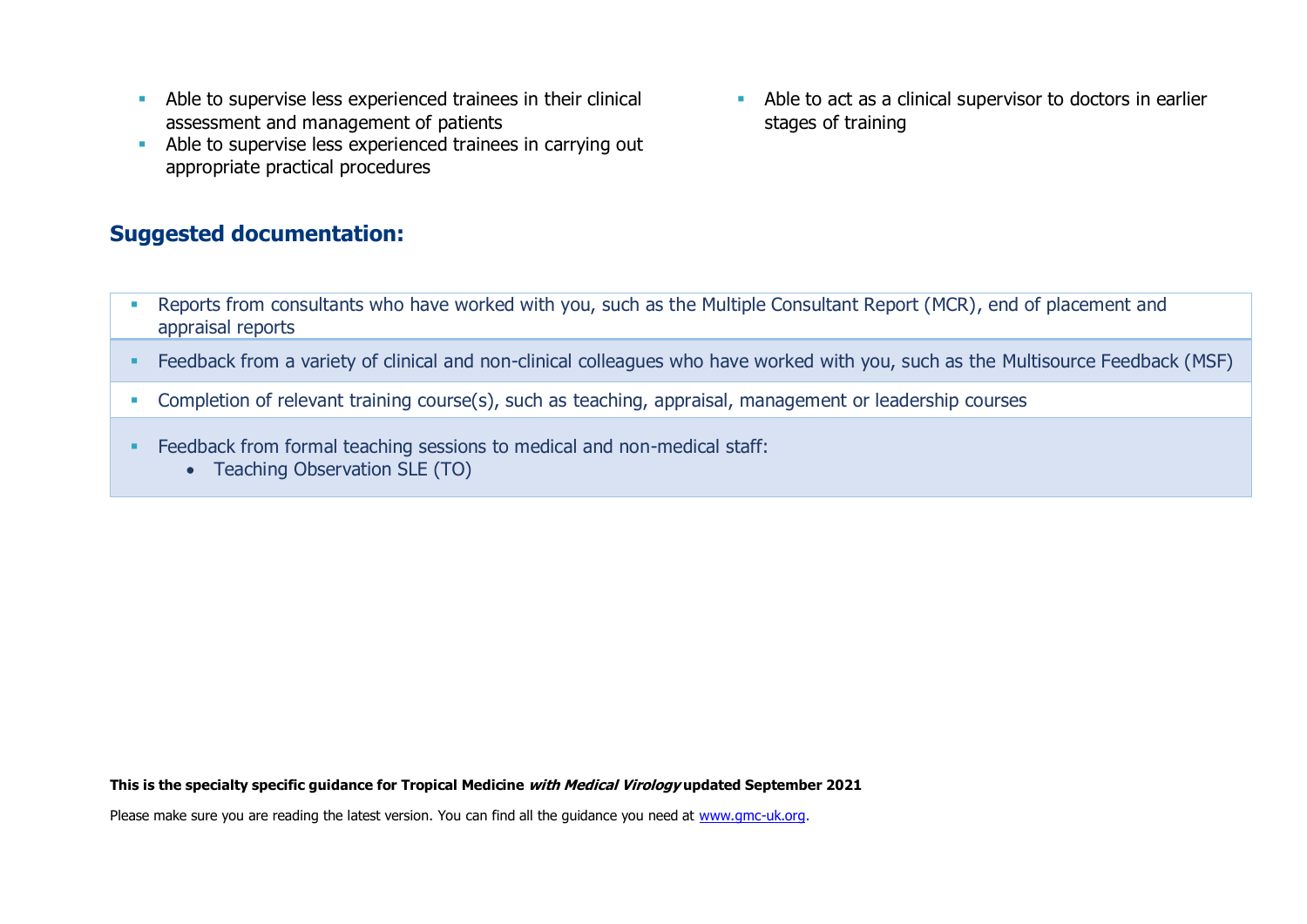# **Specialty Specific CiPs**

Applicants must demonstrate that they are currently practising at the level of 'entrusted to act independently' in all specialty CiPs. Further detail regarding the descriptors for the key skills in each specialty specific CiP can be found in the [curricula.](https://www.gmc-uk.org/education/standards-guidance-and-curricula/curricula#T)

### **Specialty CiP 1: Able to provide clinical leadership and support to the laboratory**

### **Key skills:**

- **Demonstrates awareness of developments, both scientific** and managerial, that may affect the delivery of diagnostic Microbiology (Bacteriology, Virology, Mycology and Parasitology) services.
- **■** Understands legislation relevant to diagnostic Microbiology laboratories including that related to Health and Safety.
- **•** Demonstrates knowledge and understanding of methods of microbiological investigation.
- **Demonstrates ability to select and advise on appropriate** microbiological tests for clinical investigation and to oversee appropriate turnaround times.
- Demonstrates knowledge and understanding of Microbiological (Bacteriology, Virology, Mycology and Parasitology) method validation and verification, and the

concepts of sensitivity and specificity as applied to Microbiological tests.

- **•** Demonstrates ability to effectively use and oversee Internal Quality Control (IQC) and External Quality Assurance (EQA) data to assure the overall quality of microbiological diagnostics.
- Demonstrates knowledge and understanding of Laboratory Information Management Systems (LIMS) and other Healthcare Information Technology systems, including understanding relevant information governance legislation.
- Demonstrates ability to work effectively and provide clinical leadership in a multidisciplinary team within the diagnostic Microbiology laboratory.
- Able to evaluate and oversee the introduction of novel laboratory tests

**This is the specialty specific guidance for Tropical Medicine with Medical Virology updated September 2021**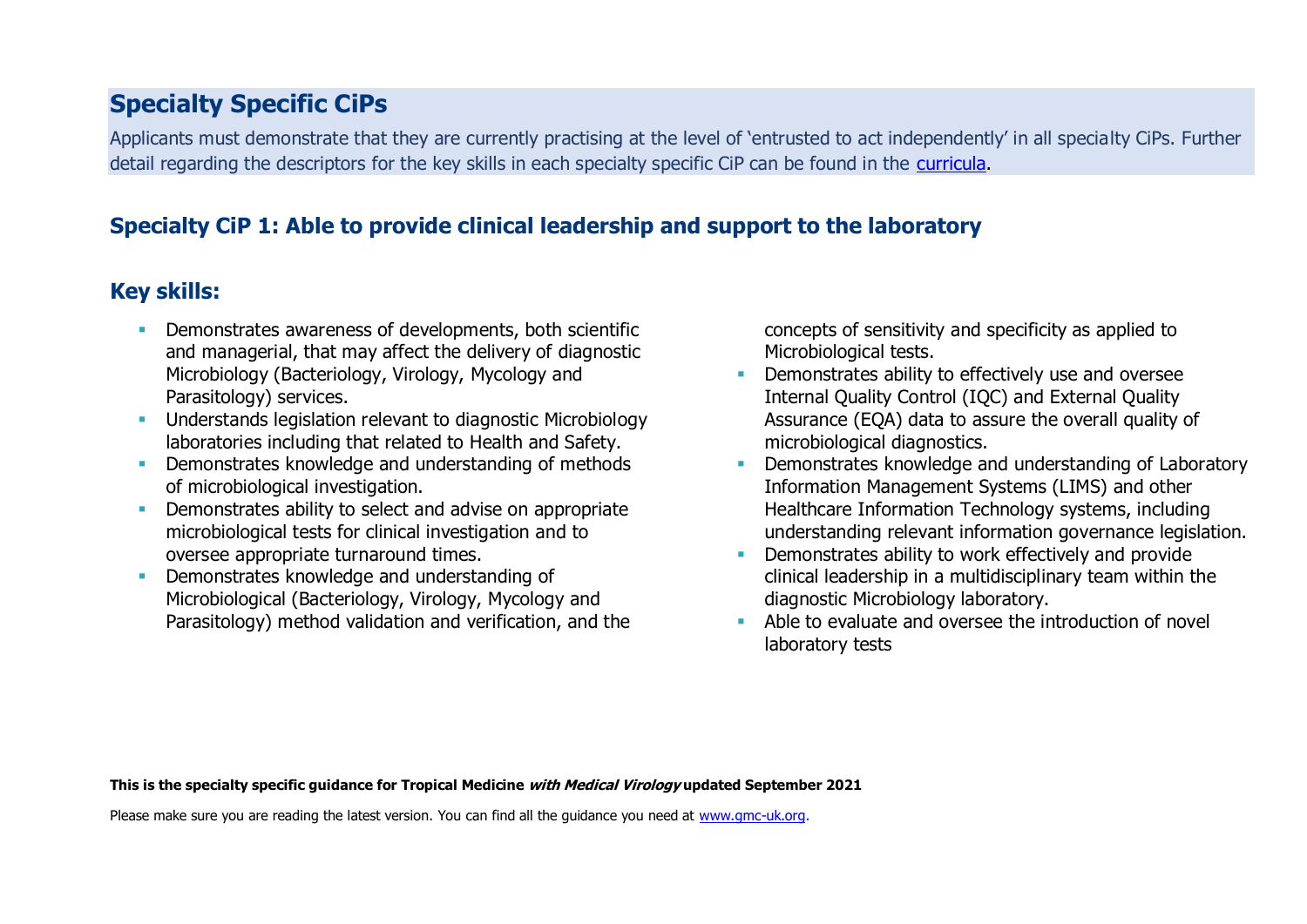#### **Suggested documentation:**

- Reports from consultants who have worked with you, such as the Multiple Consultant Report (MCR), end of placement and appraisal reports
- Minimum of **one of each** of the below supervised learning events (SLEs):
	- o CbD
	- o Mini-CEX
- Evidence of practical procedures (e.g. DOPS) **minimum of four** across breadth of laboratory practice
- **Evidence of performance of duties in complex tasks involving teamwork or interacting with other professional staff. Examples "** include clinicopathological evaluation and reporting of diagnostic material, presentation of a case at a multidisciplinary team meeting, or contributing to quality assurance and audit processes in both clinical and laboratory settings
	- o Evaluation of clinical events (ECE) **minimum of four**
- **Evidence of active involvement in service audit or development projects (e.g. QIPAT)**
- **Example 2** Feedback from formal teaching sessions to medical and non-medical staff:
	- o Teaching Observation (TO)
- Reflective practice

**This is the specialty specific guidance for Tropical Medicine with Medical Virology updated September 2021**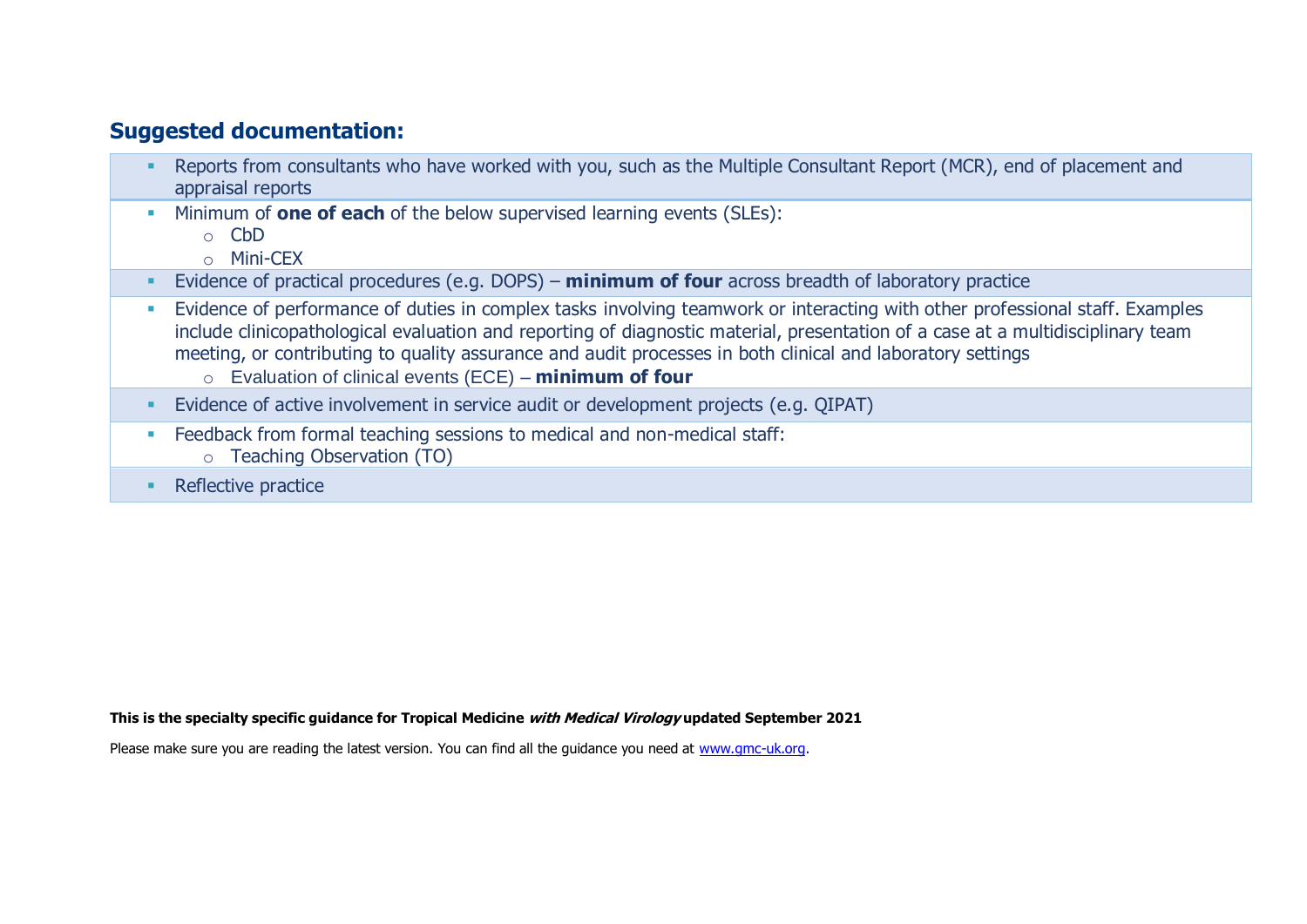### **Specialty CiP 2: Able to use the laboratory service effectively in the investigation, diagnosis and management of infection.**

### **Key skills:**

- **Demonstrates understanding of the biology of micro**organisms that may cause diseases in humans and the principles of the host-pathogen interaction.
- **EXECT** Demonstrates ability to effectively advise on appropriate Microbiological (Bacteriology, Virology, Mycology and Parasitology) investigations.
- Demonstrates an understanding of the human microbiome, colonising organisms, and the features of pathological infection.
- **•** Demonstrates ability to effectively use microbiological and other data, to form an appropriate differential diagnosis.
- **•** Demonstrates knowledge and understanding of national and international microbiological guidelines.
- **•** Demonstrates ability to liaise effectively with other specialty diagnostic services.
- Able to inform and develop local guidelines and standard operating practice (SOP's)

### **Suggested documentation:**

- **EXECTS from consultants who have worked with you, such as the Multiple Consultant Report (MCR), end of placement and** appraisal reports
- Minimum of **one of each** of the below supervised learning events (SLEs):
	- $\circ$  CbD
	- o Mini-CEX
- **E** Evidence of performance of duties in complex tasks involving teamwork or interacting with other professional staff. Examples include clinicopathological evaluation and reporting of diagnostic material, presentation of a case at a multidisciplinary team meeting, or contributing to quality assurance and audit processes in both clinical and laboratory settings
	- o Evaluation of clinical events (ECE) **minimum of four**

#### **This is the specialty specific guidance for Tropical Medicine with Medical Virology updated September 2021**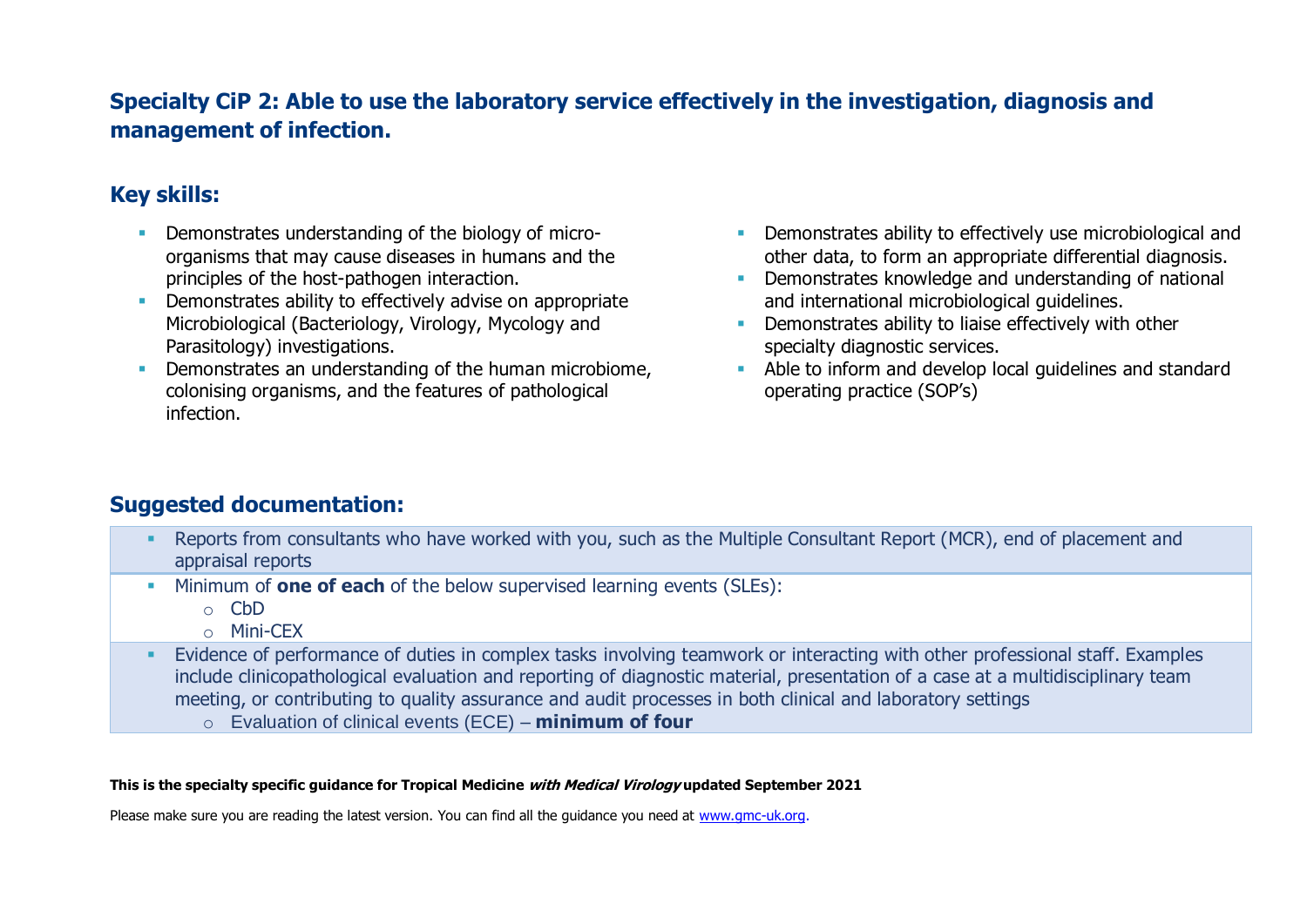- Evidence of active involvement in service audit or development projects (e.g. QIPAT)
- Feedback from formal teaching sessions to medical and non-medical staff:
	- o Teaching Observation (TO)
- Reflective practice

# **Specialty CiP 3: Able to advise on infection prevention, control and immunisation**

# **Key skills:**

- **Demonstrates knowledge and understanding of Standard** Precautions in Infection Prevention and Control (IP&C) and ability to advise on the appropriate use of Personal Protective Equipment (PPE).
- Demonstrates knowledge and understanding of Transmission-based Precautions in IP&C, including appropriate patient isolation and cohorting.
- Demonstrates knowledge and understanding of microbiological surveillance including patient screening methods, organism typing and genome sequencing methodologies.
- **EXECUTE:** Applies knowledge and understanding of microbiological surveillance to prevention and control of Healthcare Associated Infection (HCAI).
- Demonstrates ability to participate in managing outbreaks or significant cross-infection incidents in the healthcare setting.
- **Demonstrates knowledge and understanding of the** healthcare environment and equipment as potential sources of infection.
- Demonstrates knowledge and understanding of public health implications of specific communicable diseases and the importance of appropriate public health notification and intervention.
- Demonstrates knowledge and understanding of the publichealth aspects of vaccine-preventable infections and the benefits of vaccination.

**This is the specialty specific guidance for Tropical Medicine with Medical Virology updated September 2021**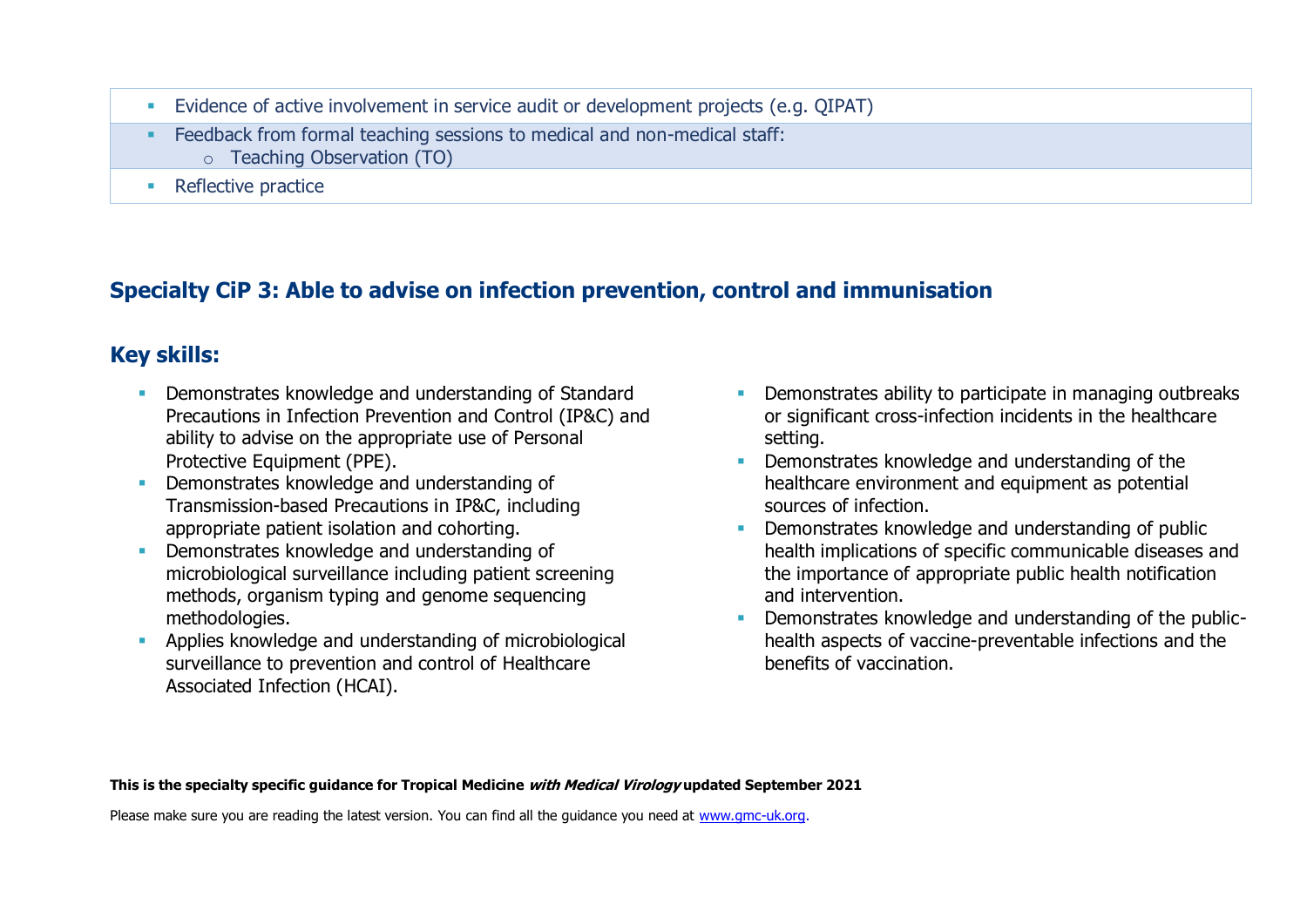**• Demonstrates ability to advise appropriately on the use of** active and passive immunisation, including in immunocompromised patients and in outbreaks.

#### **Suggested documentation:**

- **EXECTS FREPORTS from consultants who have worked with you, such as the Multiple Consultant Report (MCR), end of placement and** appraisal reports
- Minimum of **one of each** of the below supervised learning events (SLEs):
	- $\circ$  ACAT
	- o CbD
	- o Mini-CEX
- Evidence of performance of duties in complex tasks involving teamwork or interacting with other professional staff. Examples include clinicopathological evaluation and reporting of diagnostic material, presentation of a case at a multidisciplinary team meeting, or contributing to quality assurance and audit processes in both clinical and laboratory settings
	- o Evaluation of clinical events (ECE) **minimum of four**
- **E** Evidence of active involvement in service audit or development projects (e.g. OIPAT)
- **Example 2** Feedback from formal teaching sessions to medical and non-medical staff:
	- o Teaching Observation (TO)
- Reflective practice

#### **This is the specialty specific guidance for Tropical Medicine with Medical Virology updated September 2021**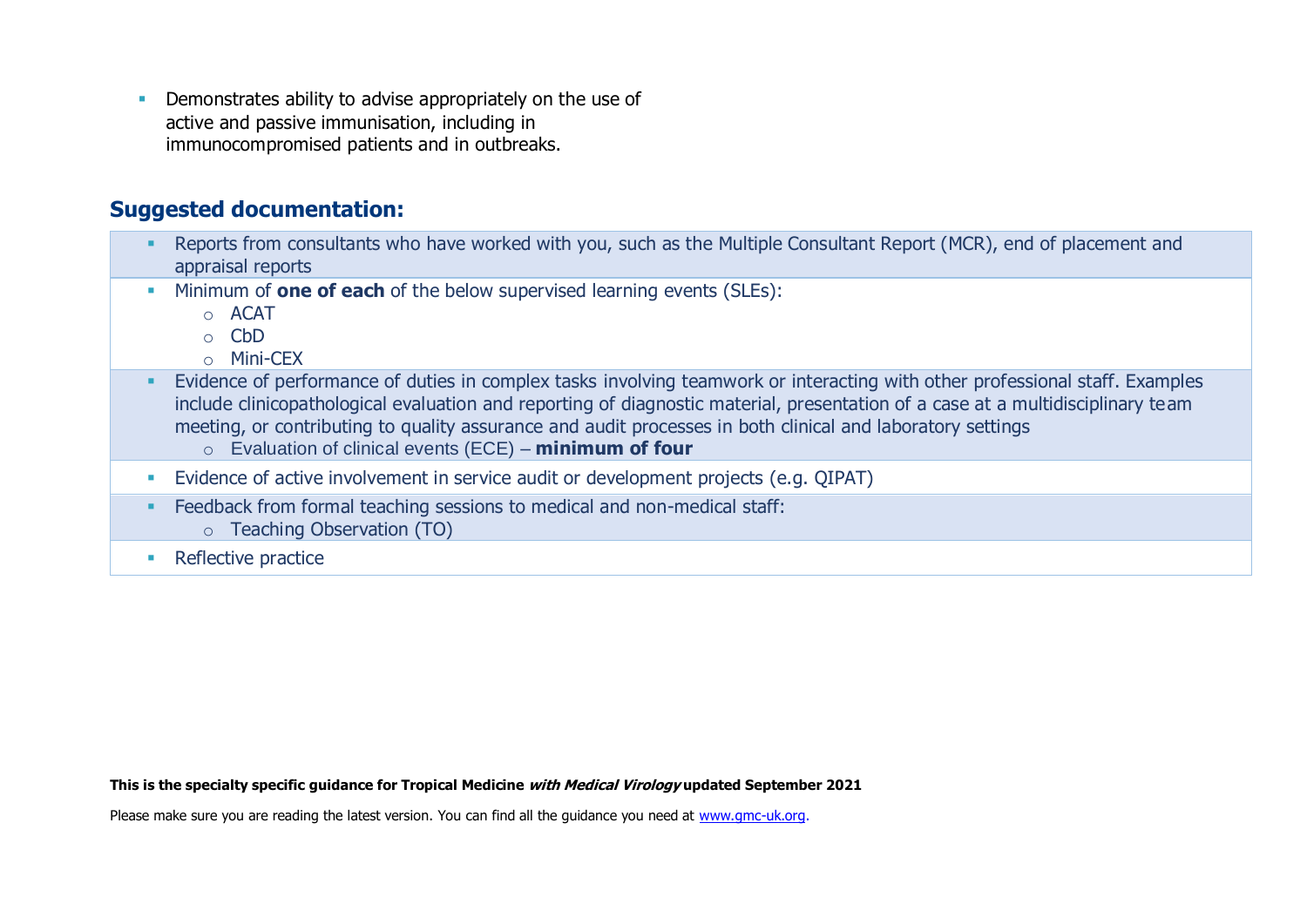### **Specialty CiP 4: Able to manage and advise on important clinical syndromes where infection is in the differential diagnosis**

### **Key skills:**

- **EXECUTE:** Demonstrates ability to take a comprehensive patient history, including when appropriate, travel, occupational, contact drug, transfusion and sexual history, and ensures history is accurately recorded.
- **•** Demonstrates ability to perform an accurate clinical examination and to clearly record examination findings
- **•** Demonstrates ability to form an appropriate differential diagnosis based on patient history, clinical examination findings and investigations.
- Demonstrates ability to formulate and advise on or implement a safe and appropriate management plan.
- **•** Demonstrates ability to assess, investigate, diagnose and advise on, or directly manage all aspects of suspected or proven community acquired infection.
- **•** Demonstrates ability to assess, investigate, diagnose and advise on, or manage all aspects of suspected or proven healthcare associated infection.
- Demonstrates ability to assess, investigate, diagnose and advise on, or directly manage all aspects of suspected or proven infection in immunocompromised patients, including those infected with HIV.

### **Suggested documentation:**

- Reports from consultants who have worked with you, such as the Multiple Consultant Report (MCR), end of placement and appraisal reports
- Minimum of **one of each** of the below supervised learning events (SLEs):
	- o ACAT
	- o CbD

#### **This is the specialty specific guidance for Tropical Medicine with Medical Virology updated September 2021**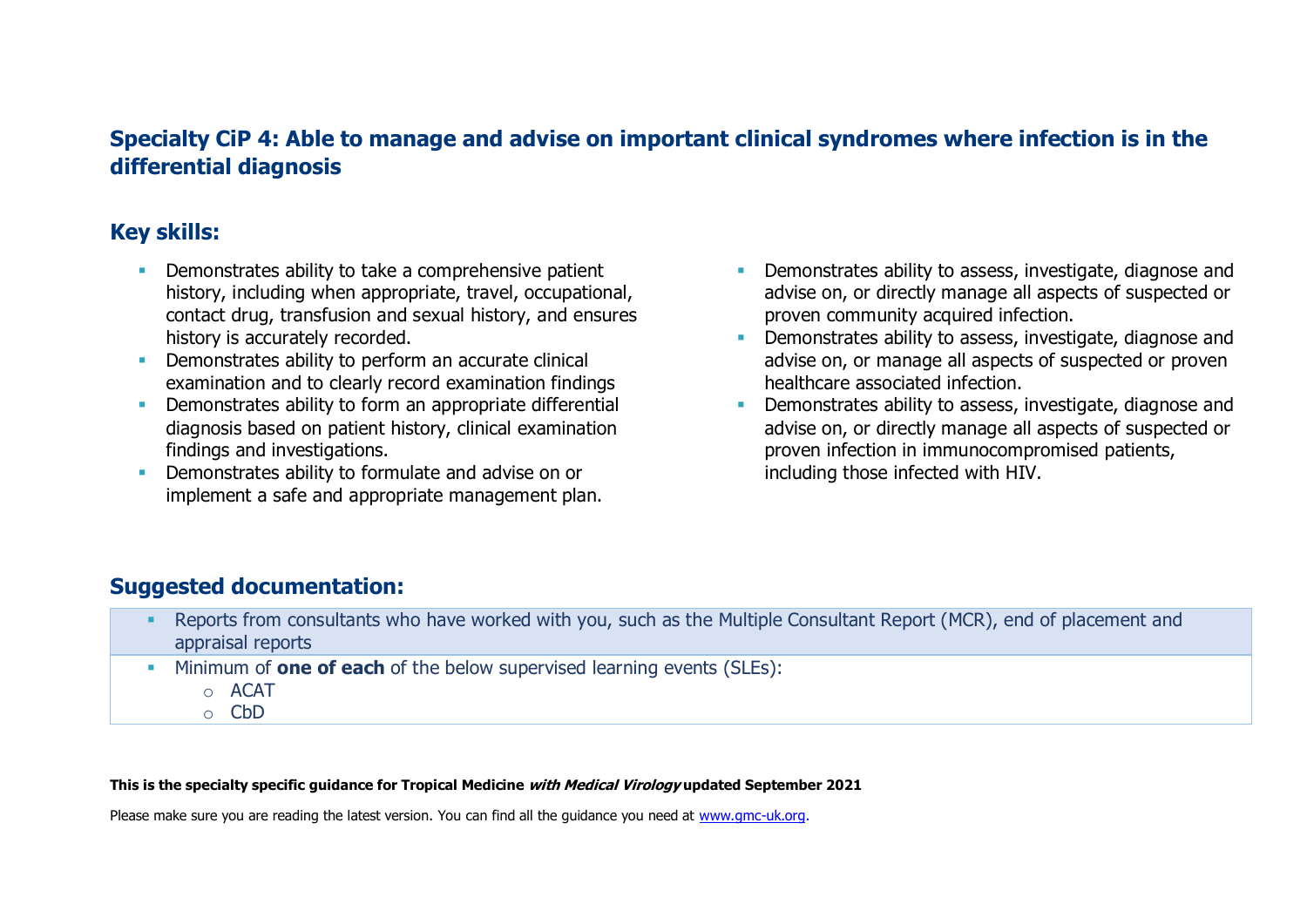o Mini-CEX

- **Evidence of performance of duties in complex tasks involving teamwork or interacting with other professional staff. Examples** include clinicopathological evaluation and reporting of diagnostic material, presentation of a case at a multidisciplinary team meeting, or contributing to quality assurance and audit processes in both clinical and laboratory settings
	- o **Evaluation of clinical events (ECE) – minimum of four**
- **E**vidence of active involvement in service audit or development projects (eq QIPAT)
- Feedback from formal teaching sessions to medical and non-medical staff:
	- o Teaching Observation (TO)
- Reflective practice
- **•** Patient feedback

# **Specialty CiP 5: Able to lead on and advise on treatment with and stewardship of antimicrobials**

### **Key skills:**

- **Demonstrates appropriate use and ability to advise on the** appropriate use and stewardship of antimicrobials, including antibiotics, antivirals, antifungals, anti-protozoal and anti-parasitic agents
- **•** Demonstrates ability to provide leadership and education on the appropriate use and stewardship of antimicrobials,

including use and implementation of evidence-based empiric and pathogen-specific antimicrobial guidelines.

- **•** Demonstrates understanding of the global problem of increasing antimicrobial resistance (AMR).
- Demonstrates ability to advise and lead on the appropriate use of an outpatient parenteral antimicrobial therapy (OPAT) service.

**This is the specialty specific guidance for Tropical Medicine with Medical Virology updated September 2021**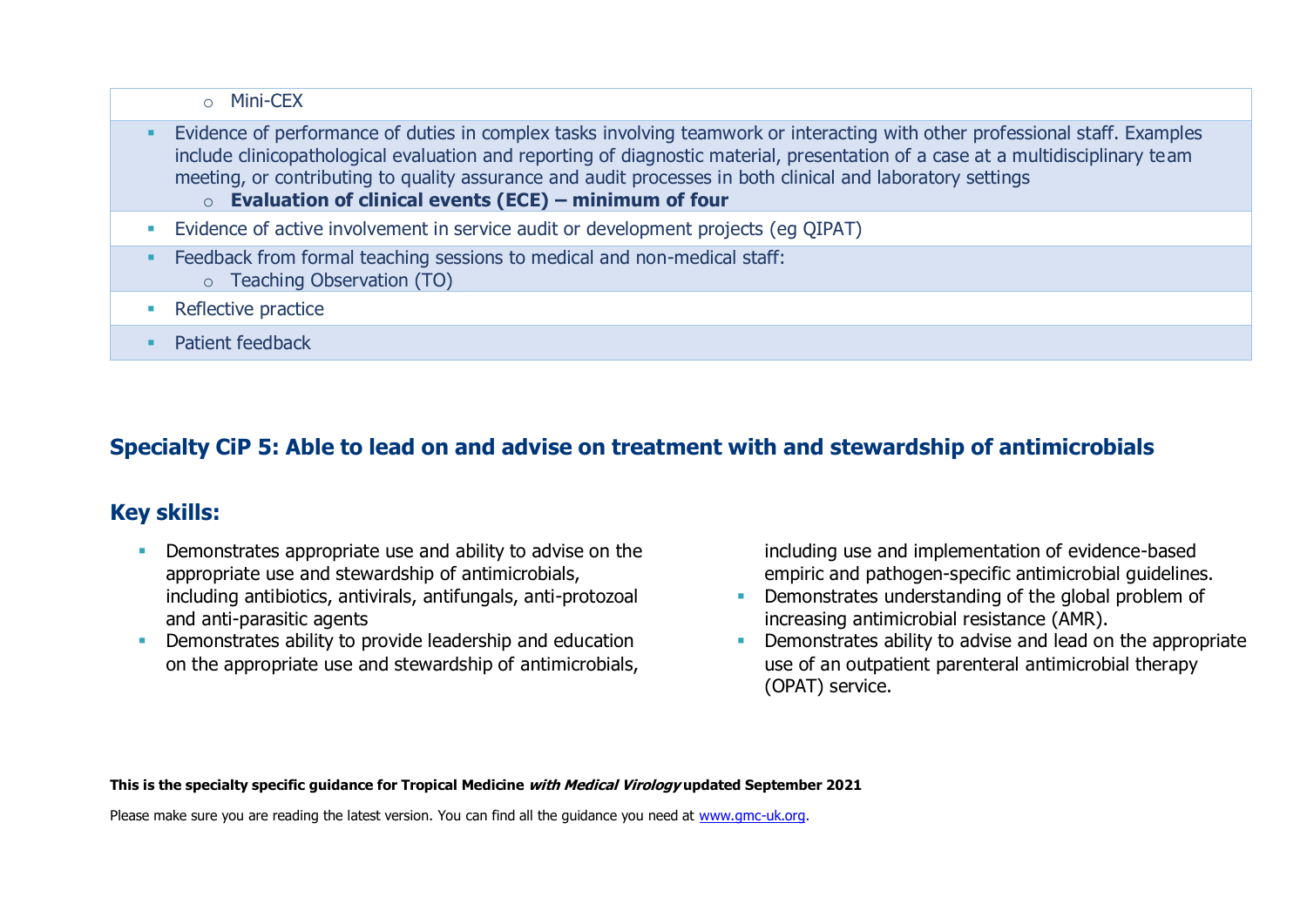### **Suggested documentation:**

- Reports from consultants who have worked with you, such as the Multiple Consultant Report (MCR), end of placement and appraisal reports
- Minimum of **one of each** of the below supervised learning events (SLEs):
	- o ACAT
	- o CbD
	- o Mini-CEX
- **Evidence of performance of duties in complex tasks involving teamwork or interacting with other professional staff. Examples** include clinicopathological evaluation and reporting of diagnostic material, presentation of a case at a multidisciplinary team meeting, or contributing to quality assurance and audit processes in both clinical and laboratory settings
	- o **Evaluation of clinical events (ECE) – minimum of four**
- **Evidence of active involvement in service audit or development projects (e.g. QIPAT)**
- **Example 2** Feedback from formal teaching sessions to medical and non-medical staff:
	- o Teaching Observation (TO)
- Reflective practice
- **•** Patient feedback

#### **This is the specialty specific guidance for Tropical Medicine with Medical Virology updated September 2021**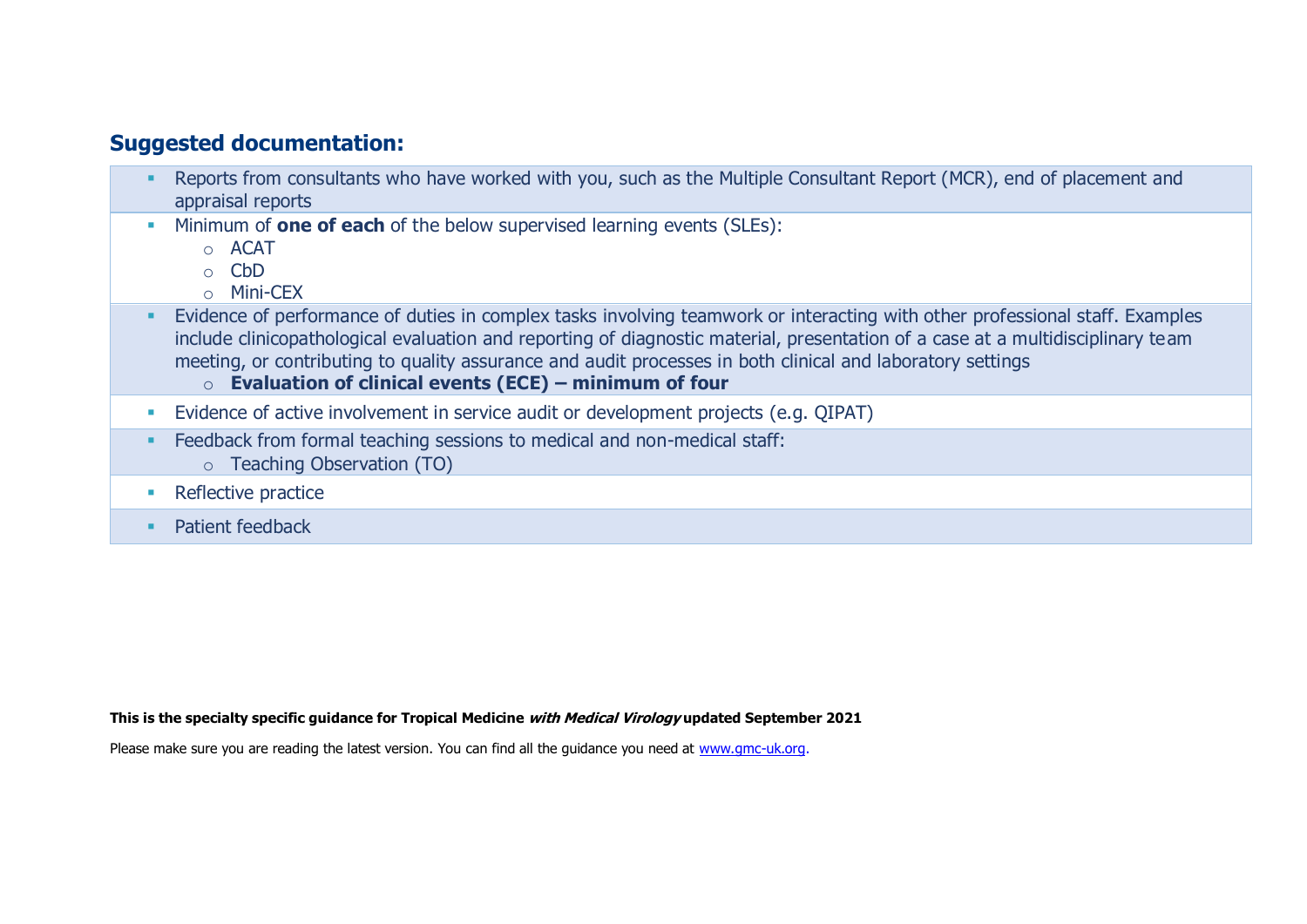### **Specialty CiP 6: Providing continuity of care to inpatients and outpatients with suspected or proven infection**

### **Key skills:**

- **•** Demonstrates ability to assess, investigate, diagnose, advise on, or directly manage patients with suspected or proven infection in the inpatient, ambulatory and outpatient settings.
- **EXECTE Demonstrates ability to assess, investigate, diagnose,** advise on, or directly manage chronic infections.
- **Demonstrates expertise in the management of** Tuberculosis (TB), including drug-resistant TB, HIV, chronic hepatitis B and C and travel-related conditions.
- **EXECT** When clinically appropriate, refers to alternative specialty inpatient or outpatient services.
- **EXECT** Managing patient at all stages, including end of life care.

### **Suggested documentation:**

- **EXECTS FREPORTS from consultants who have worked with you, such as the Multiple Consultant Report (MCR), end of placement and** appraisal reports
- Minimum of **one of each** of the below supervised learning events (SLEs):
	- o ACAT
	- o CbD
	- o Mini-CEX
- Evidence of performance of duties in complex tasks involving teamwork or interacting with other professional staff. Examples include clinicopathological evaluation and reporting of diagnostic material, presentation of a case at a multidisciplinary team meeting, or contributing to quality assurance and audit processes in both clinical and laboratory settings
	- o **Evaluation of clinical events (ECE) – minimum of four**

#### **This is the specialty specific guidance for Tropical Medicine with Medical Virology updated September 2021**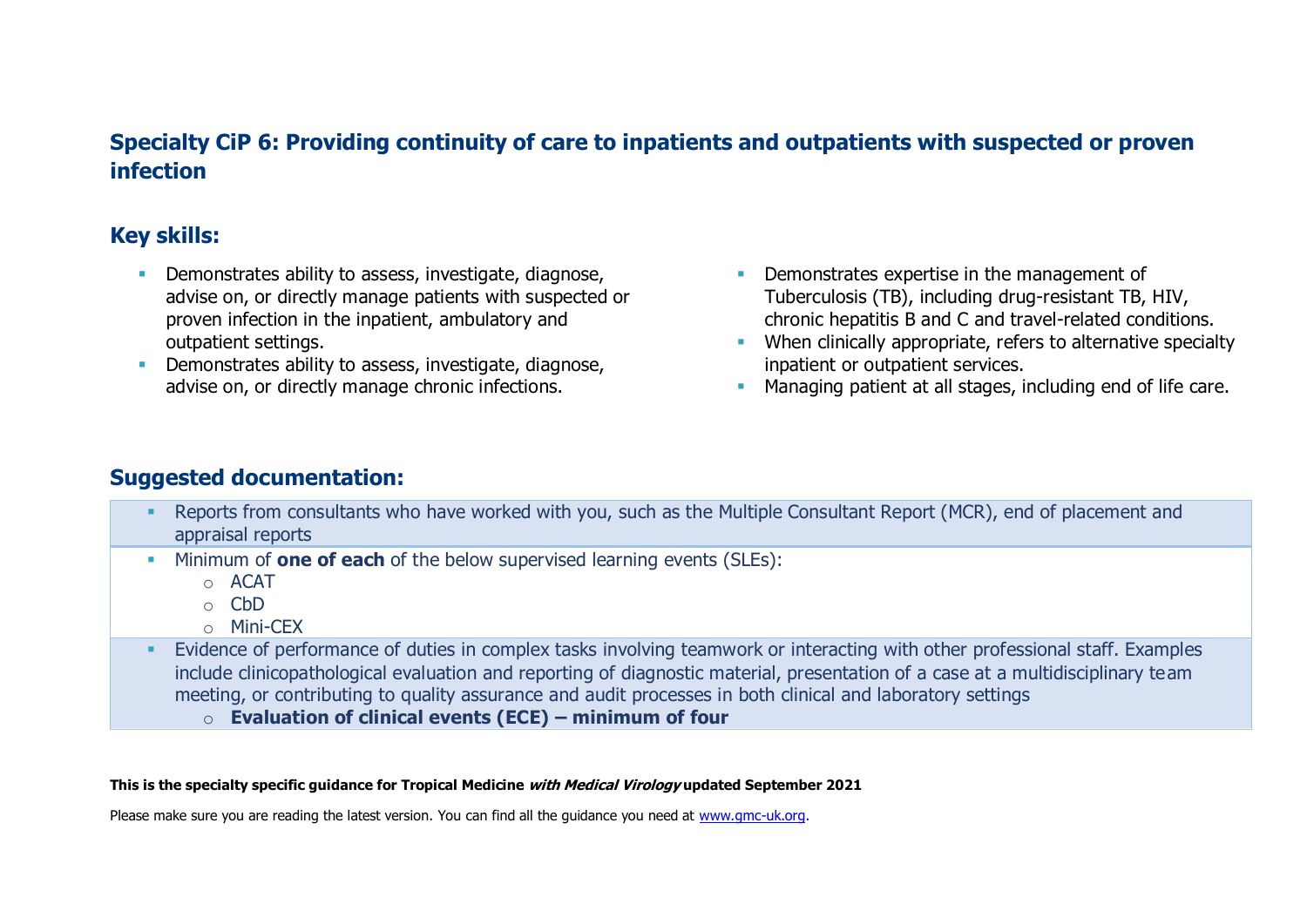- Evidence of active involvement in service audit or development projects (e.g. QIPAT)
- **Example 2** Feedback from formal teaching sessions to medical and non-medical staff:
	- o Teaching Observation (TO)
- Reflective practice
- **•** Patient feedback e.g. patient survey from last 12 months

# **Specialty CiP 7: Able to manage and advise on imported infections**

### **Key skills:**

- **EXECTE Demonstrates the ability to assess, investigate, diagnose,** advise on, and directly manage patients with imported infections.
- **•** Demonstrates the ability to provide leadership in clinical care, governance and service development for patients with imported infections.
- **•** Demonstrates comprehensive knowledge and skills in pretravel health advice.
- **•** Demonstrates a knowledge and understanding of the epidemiology, lifecycle and clinical presentation of parasitic diseases
- **•** Demonstrates the ability to give advice on the diagnosis and management of parasitic infections, including the role of laboratory testing
- **•** Demonstrates the ability to lead an imported infection service

### **Suggested documentation:**

- Reports from consultants who have worked with you, such as the Multiple Consultant Report (MCR), end of placement and appraisal reports
- **EXECT ADDEX FROM A variety of clinical and non-clinical colleagues who have worked with you, such as the Multisource Feedback** (MSF)

#### **This is the specialty specific guidance for Tropical Medicine with Medical Virology updated September 2021**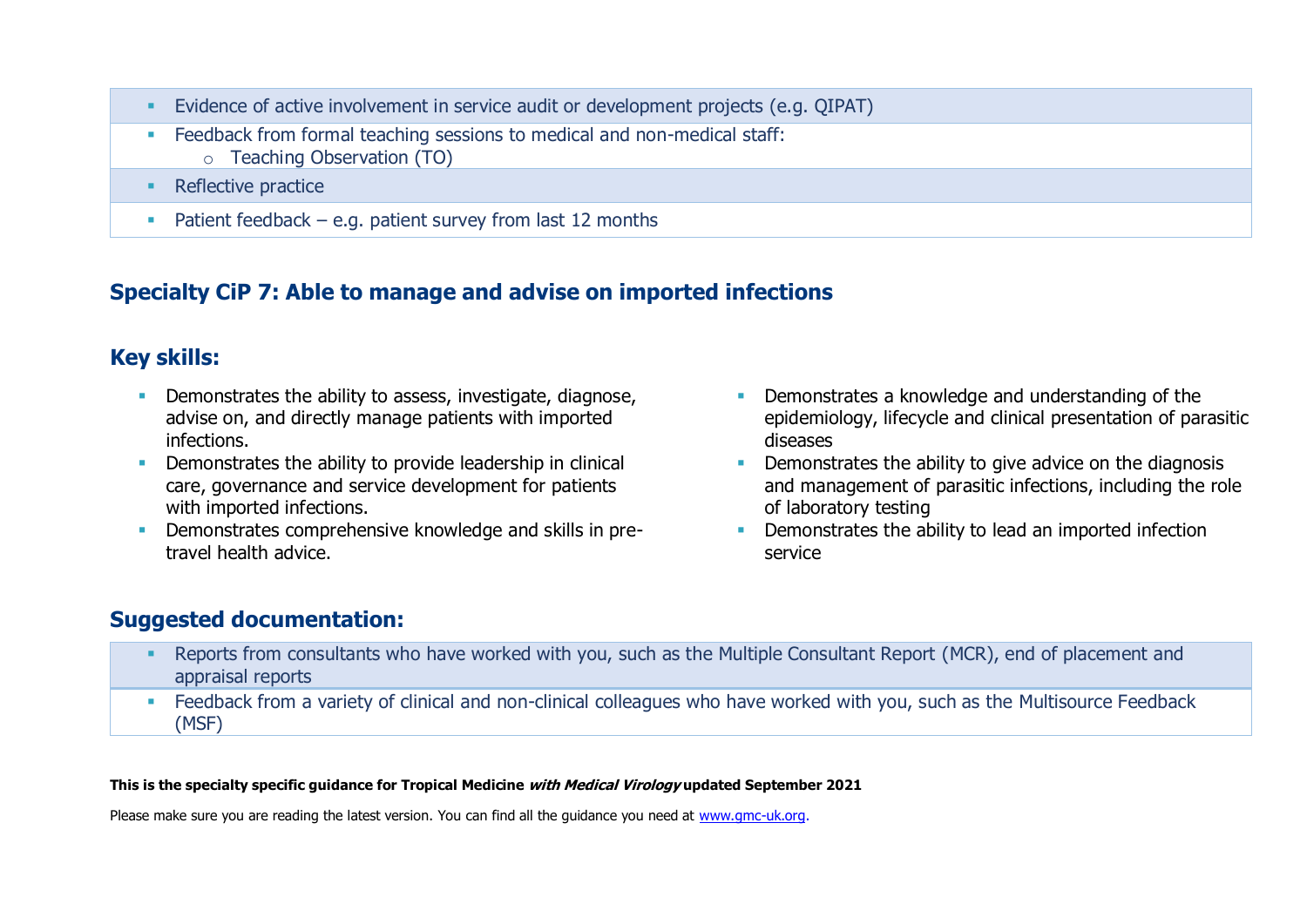|  | Tropical medicine course (e.g. Diploma in Tropical Medicine & Hygiene) |  |  |  |
|--|------------------------------------------------------------------------|--|--|--|
|--|------------------------------------------------------------------------|--|--|--|

- **·** Travel medicine course
- Minimum of **one of each** of the below supervised learning events (SLEs):
	- o ACAT
	- o CbD
	- o Mini-CEXs
- Evidence of performance of duties in complex tasks involving teamwork or interacting with other professional staff. Examples include clinicopathological evaluation and reporting of diagnostic material, presentation of a case at a multidisciplinary team meeting, or contributing to quality assurance and audit processes in both clinical and laboratory settings
	- o **Evaluation of clinical events (ECE) – minimum of four**
- **E**vidence of practice of procedures (e.g. DOPS) e.g. interpretation of malarial blood film
- **E** Evidence of active involvement in service audit or development projects (e.g. QIPAT)
- Feedback from formal teaching sessions to medical and non-medical staff:
	- o Teaching Observation (TO)
- **Publications / presentations at meetings**
- $\blacksquare$  Patient feedback e.g. patient survey

#### **Specialty CiP 8: Delivering equitable and high quality care in resource poor settings**

### **Key skills:**

**• Demonstrates ability to deliver high quality care in a** resource limited setting with appropriate use of

investigation and therapeutics according to patient need and available supplies

**This is the specialty specific guidance for Tropical Medicine with Medical Virology updated September 2021**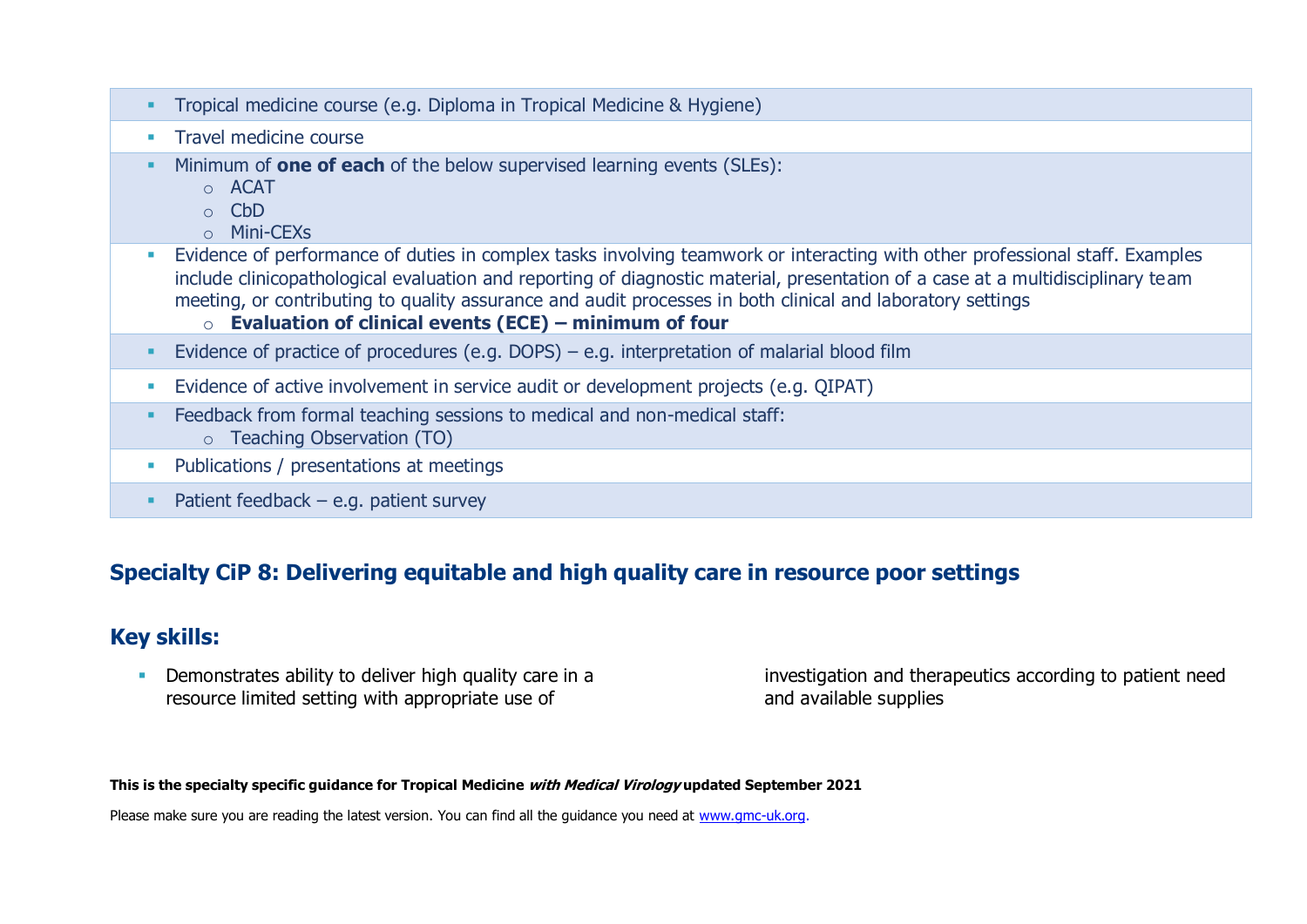- **EXECT** Demonstrates ability to practise with patient groups from different cultural backgrounds who do not have English as their first language
- Demonstrates the ability to work with colleagues (medical and non-medical) from different cultural backgrounds who do not have English as their first language
- **•** Demonstrates flexibility and capacity to work in healthcare settings that differ from UK NHS practice
- **•** Demonstrates the ability to manage the non-communicable disease (NCD) issues seen in tropical resource poor settings
- **•** Demonstrates the ability to generate changes in clinical care which reduces health inequality
- **EXECUTE:** Demonstrates the ability to produce evidence to inform policy for international health partnerships

### **Suggested documentation:**

| Reports from consultants who have worked with you, such as the Multiple Consultant Report (MCR), end of placement and<br>appraisal reports |
|--------------------------------------------------------------------------------------------------------------------------------------------|
| Feedback from a variety of clinical and non-clinical colleagues who have worked with you, such as the Multisource Feedback<br>(MSF)        |
| Tropical medicine course (eg Diploma in Tropical Medicine & Hygiene)                                                                       |
| Travel medicine course                                                                                                                     |
| Minimum of one of each of the below supervised learning events (SLEs):<br>$\circ$ ACAT<br>$\circ$ CbD<br>o Mini-CEX                        |
| Evidence of performance of duties in complex tasks involving teamwork or interacting with other professional staff. Examples               |

include clinicopathological evaluation and reporting of diagnostic material, presentation of a case at a multidisciplinary team meeting, or contributing to quality assurance and audit processes in both clinical and laboratory settings

#### **This is the specialty specific guidance for Tropical Medicine with Medical Virology updated September 2021**